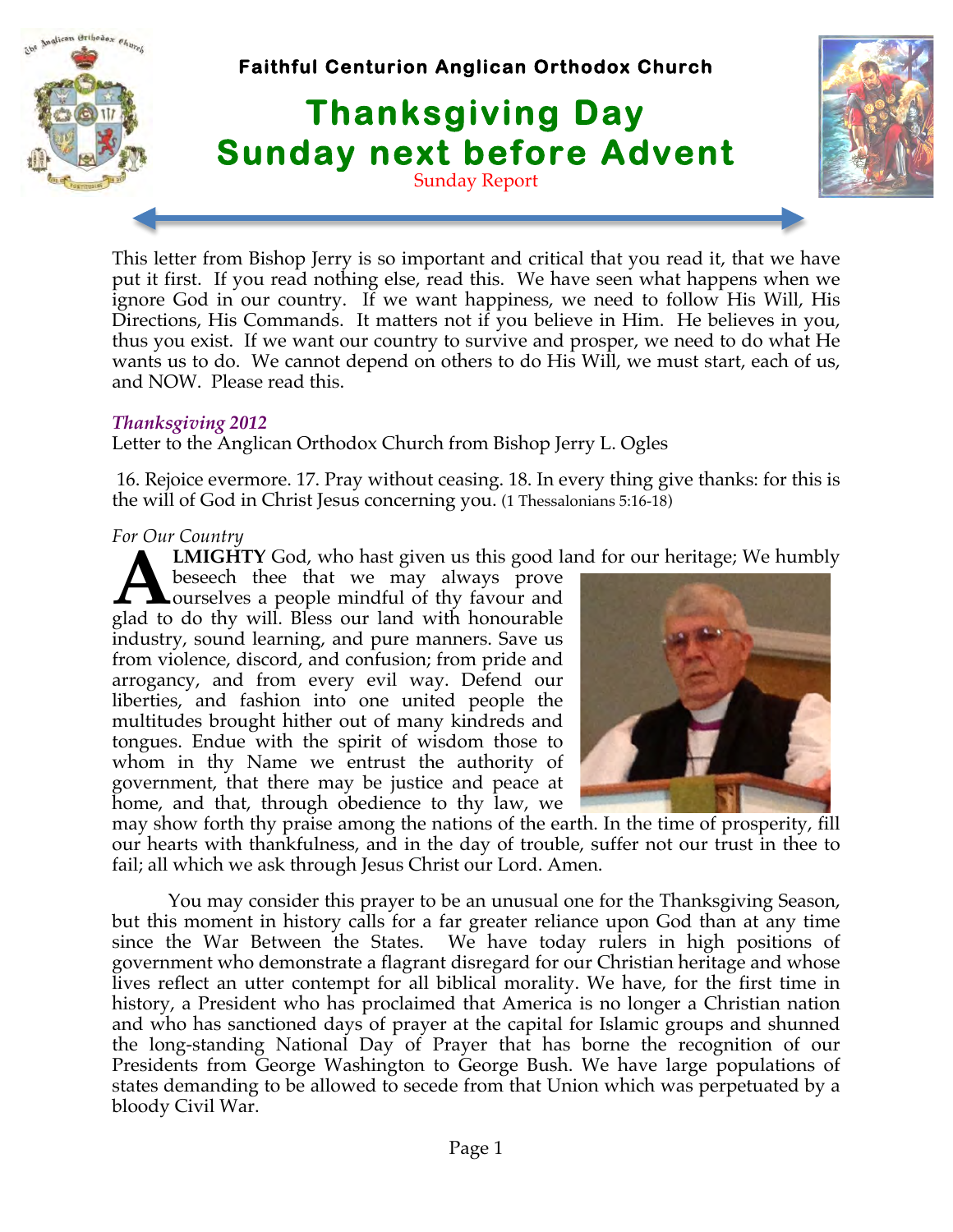We easily may become dismayed at the blink and hard future which confronts America today. Those who desire 'free stuff'' now seemingly outnumber those who produce 'stuff.' We have witnessed the infantile attitude of voters who will vote for a President based on the acquisition of a 'free phone.' Such an attitude is a symptom and not the cause of ungodly leadership. We in America have precisely the leadership we deserve to have in our day, and we will certainly pay the consequences from the choices we have made as voters and as citizens. God does render judgment on nations for the decisions they make and the rulers they elevate to high office. You may recall that ancient Israel had God to be their King ever before they had the ruthless Saul. But they had demanded a king to rule over them just like "all the other nations." Samuel warned of the consequences, yet they demanded a king. God told Samuel to give them what they wanted, and the result was endless wars, taxes, and depravity. Do we feel that we are exempt from that judgment of God that will surely fall upon our nation?

 So what remains for thankfulness in the American people, particularly those who have laid their claim in Christ? First of all, we must be thankful that God has been pleased to bless and favor our nation over a period of two hundred and thirty-six years with the greatest grant of freedom and liberty of any nation heretofore existent upon this world. He has favored our arms in battle, and our commerce at home. Secondly, we may be thankful that the foreign enemy has never taken a drink from the Ohio River, and that we have lived in peace and security in our homeland from our birth as a nation. Thirdly, we may be thankful that we still have many committed Christians with the courage to stand up against oppression and against the public slide into the abyss. Fourthly, we may be thankful that God has allowed us an opportunity to repent and turn from our wicked ways even though that opportunity has not been honored. Fifthly, and this will offend the hearts of many, we must thank God that He is able to bring a chastising judgment against our nation, that has turned from Him, that will hopefully restore our moral sense and faith in Him.

 As we read in Habakkuk, that prophet was offended in conscience at the evil and wickedness of his people, so much so that he prayed for God's judgment. Are we offended when God is clearly offended? We should be! If the judgment of God, though harsh and painful to millions, will result in an awakening of our people from their moral slumber, I pray that God send it sooner than later. God heard the petitions of Habakkuk and DID, indeed, bring a fiery judgment against ancient Israel. I only pray that the judgment will not be final as in the case of Sodom and Gomorrah (whose filthy and sensual sins stung the nostrils of God too long). I pray that God will send His judgment as a chastisement and not a final end. I know that God has never, in the history of the world, failed to bring judgment against nations who have been privileged to enjoy His favor, and then turned away.

 So this Thanksgiving, I pray God will send whatever judgment He intends to call us back to the God of our early Founding. I am thankful today for past favors, and I am thankful already for the future judgment God will surely send upon the heads of a rebellious people. In every thing give thanks: for this is the will of God in Christ Jesus concerning you.

 I pray this will not be the last Thanksgiving of a free and moral people, that God will restore our hearts and minds to His Son Jesus, and that the light from the walls of Lachish shall not be quenched in all the world. *Amen*

*Jerry L. Ogles*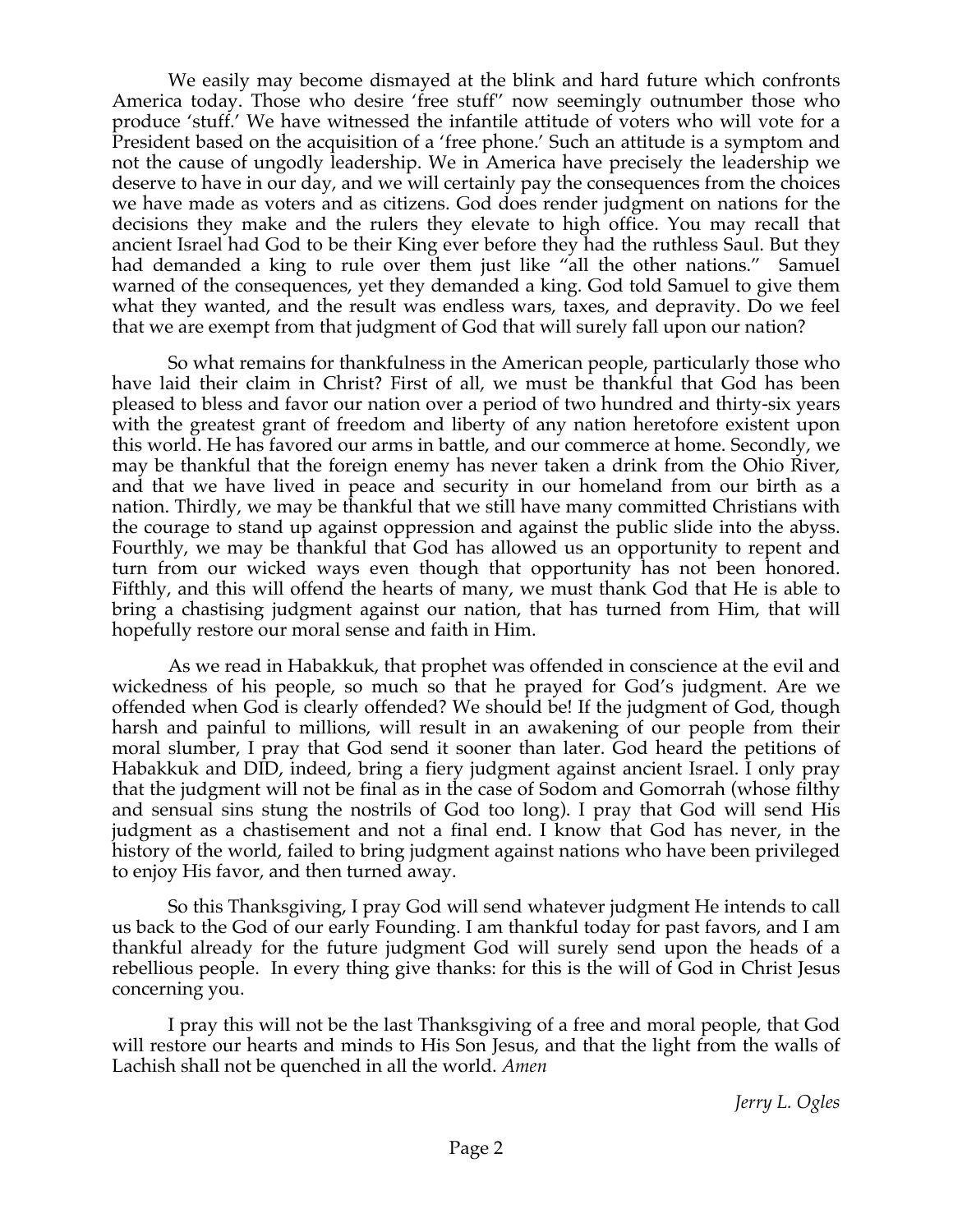# **Thanksgiving Day**

Thursday brought us Thanksgiving Day; a day known primarily for the excess consumption of food in the company of all available family members. Sometimes we forget the origin of the thanksgiving in Thanksgiving Day. While we are, or certainly should be, grateful to God every day for the wonderful world, country and family He has given us, this is the day our country has set aside to give thanks to God. Not thanks in general, but thanks to God. If you look at other countries and other times, you cannot be but thankful to God we live here and now. The list of things to be thankful to God is endless. If nothing else, give thanks you are here now and able to praise Him. Here is the start of our family list of things for which we are fortunate and give thanks for:

- God's love for us;
- Our great country;
- Our families;
- Our military who protect our freedom at great cost to themselves and their families;
- Our friends (that would be each of you)
- Our health;
- Our earthly great fortune;

Surely your list is similar.

The propers for Thanksgiving Day are found on pages 265-266:

# Thanksgiving Day

#### *The Collect.*

 MOST merciful Father, who hast blessed the labours of the husbandman in the returns of the fruits of the earth; We give thee humble and hearty thanks for this thy bounty; beseeching thee to continue thy loving-kindness to us, that our land may still yield her increase, to thy glory and our comfort; through Jesus Christ our Lord. Amen. O

Dru Arnold read the Epistle for Thanksgiving Day, which uses one of our favorite phrases "superfluity of naughtiness" and comes from the Epistle of St. James, the First Chapter, beginning at the Sixteenth Verse. James counsels us, "Every good gift and every perfect gift is from above, and cometh down from the Father of lights, with whom is no variableness, neither shadow of turning. Of his own will begat he us with the word of truth, that we should be a kind of firstfruits of his creatures." God is the perfect source of good. What is good is of God. Through His Son, our Savior Jesus Christ, we have been given instructions on how to act. Many of us have listened and claim to be followers of Christ. But James warns us, "But be ye doers of the word, and not hearers only, deceiving your own selves. For if any be a hearer of the word, and not a doer, he is like unto a man be-holding his natural face in a glass: for he beholdeth himself, and goeth his way, and straightway forgetteth what manner of man he was. But whoso looketh into the perfect law of liberty, and continueth therein, he being not a forgetful hearer, but a doer of the work, this man shall be blessed in his deed." With so much about us, we need ask, what is it to do the work of the Lord? The answer is simple,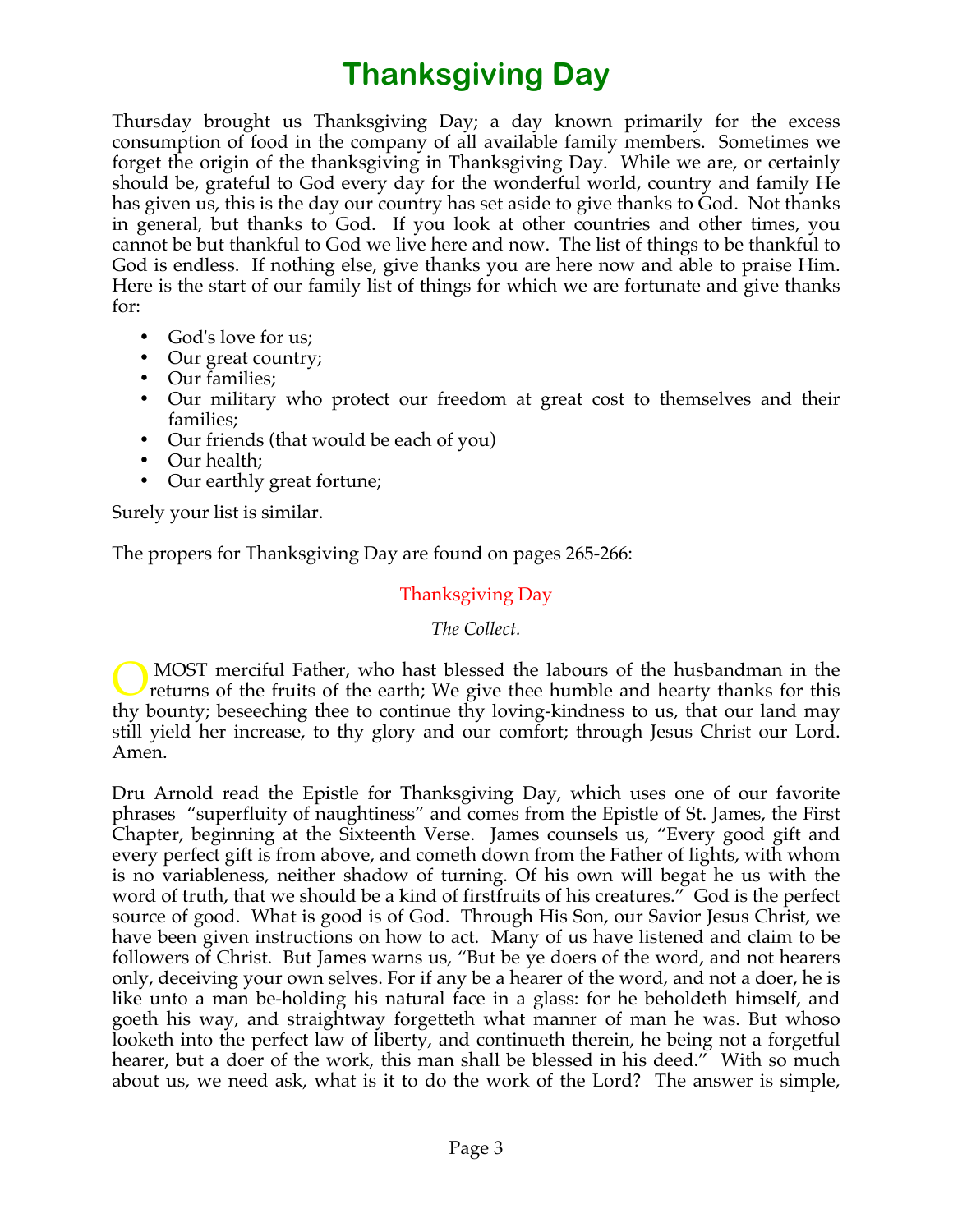"Pure religion and undefiled before God and the Father is this, To visit the fatherless and widows in their affliction, and to keep himself unspotted from the world."

Being able to fluently and glibly talk the talk is meaningless, if you will not walk the walk. You have to fulfill with your body the promises you made with your mouth.

o not err, my beloved brethren. Every good gift and every perfect gift is from above, and cometh down from the Father of lights, with whom is no variableness, neither shadow of turning. Of his own will begat he us with the o not err, my beloved brethren. Every good gift and every perfect gift is from above, and cometh down from the Father of lights, with whom is no variableness, neither shadow of turning. Of his own will begat he us with the beloved brethren, let every man be swift to hear, slow to speak, slow to wrath: for the wrath of man worketh not the righteousness of God. Wherefore lay apart all filthiness and superfluity of naughtiness, and receive with meekness the engrafted word, which is able to save your souls. But be ye doers of the word, and not hearers only, deceiving your own selves. For if any be a hearer of the word, and not a doer, he is like unto a man be-holding his natural face in a glass: for he beholdeth himself, and goeth his way, and straightway forgetteth what manner of man he was. But whoso looketh into the perfect law of liberty, and continueth therein, he being not a forgetful hearer, but a doer of the work, this man shall be blessed in his deed. If any man among you seem to be religious, and bridleth not his tongue, but deceiveth his own heart, this man's religion is vain. Pure religion and undefiled before God and the Father is this, To visit the fatherless and widows in their affliction, and to keep himself unspotted from the world.

Hap Arnold read the Thanksgiving Day Holy Gospel which came from the Sixth Chapter of the Gospel according to Saint Matthew beginning at the Twenty-Fifth Verse. Jesus tell us to "Trust in God and Dread Naught". He reminds us that by worrying, none of us can add even one cubit, or one second for that matter, to the span of our life here on earth. In a very graphic example He points out that not even the raiment of Solomon, the most glorious of all kings, could approach the beauty of a lily, who toiled not at all. Do as God asks, put your faith in Him and all you need will come to you. Understand, this means doing as He asks, not just sitting by and watching the world go by. Note the words of James in the Epistle.

**Solution** Fesus said, Be not anxious for your life, what ye shall eat, or what ye shall drink; nor yet for your body, what ye shall put on. Is not the life more than food, and the body than raiment? Behold the fowls of th yet for your body, what ye shall put on. Is not the life more than food, and the body than raiment? Behold the fowls of the air: for they sow not, neither do they reap, nor gather into barns; yet your heavenly Father feedeth them. Are ye not much better than they? Which of you by being anxious can add one cubit unto the measure of his life? And why are ye anxious for raiment? Consider the lilies of the field, how they grow; they toil not, neither do they spin: and yet I say unto you, That even Solomon in all his glory was not arrayed like one of these. Wherefore, if God so clothe the grass of the field, which to-day is, and to-morrow is cast into the oven, shall he not much more clothe you, O ye of little faith? Therefore be not anxious, saying, What shall we eat? or, What shall we drink? or, Wherewithal shall we be clothed? (For after all these things do the Gentiles seek:) for your heavenly Father knoweth that ye have need of all these things. But seek ye first the kingdom of God, and his righteousness; and all these things shall be added unto you. Be not therefore anxious for the morrow: for the morrow shall take thought for the things of itself. Sufficient unto the day is the evil thereof.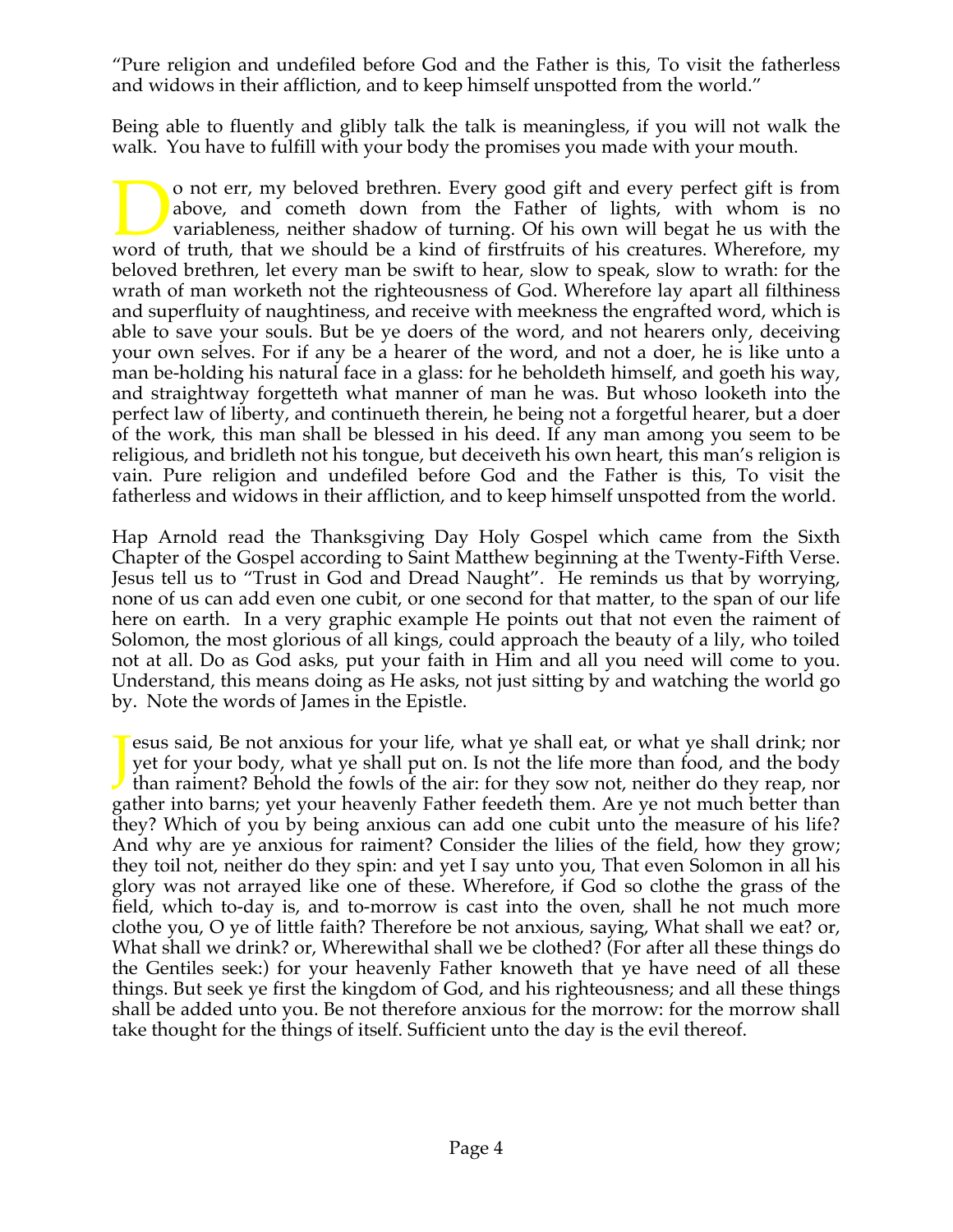## *Sermon – Rev Hap Arnold – Time and Action*

The Collect acknowledges in effect God *hast blessed the efforts of the workers as shown by* 



*the things they produce from the natural resources God provided and that we give thanks for this great harvest of useful things, food and others, and that we pray God will continue to guide us and help us so we can stay prosperous and happy to show how great He is and for our own comfort, by the way.*

In his Epistle, James tells us all good is of God and if we are of God, we will act of God. Saint Matthew reminds us we should not worry about how things will be or what we will do. Just do what we are supposed to *now*. For yesterday will never come again and tomorrow will never get here. If we do not act today, then it will not be done.

Our country is in trouble. More than it has ever been before. With the exception of the Civil War, in the past our threats have been external. We were able to come together around a common core and eliminate the threat. Today, our enemy is among us and attempting to divert people from our common core values.

Make no mistake, this has been a Judeo-Christian country since it was first inhabited. From the beginning, people came here to worship in freedom, the greater part of them serious Christians, almost all nominal Christians owing their heart's allegiance to our Lord. But, almost all in the end feeling their world would be best served with freedom of religion. None looked for freedom from religion. Even the very few agnostics valued the Christian religion as the only one suited for a Republic.

Christians are exhorted to pray hard, love hard, work hard and yes, play hard. We are not to be slothful in any thing, but moderate in all things. To be respectful, conservative and happy. We are not to be a burden on others, if possible. "…if any would not work, neither should he eat." (2 Thessalonians 3)

But, what do we find today? People being exhorted to do what feels good, to take it easy, to accept the handouts instead of working. To be slothful, disrespectful, immoral and illiterate. All this by our government and its minions.

What is the result?

Record

- Our country's respect level at its lowest since 1776;
- Increased crime;
- Inflation:
- Poverty;
- Unemployment;
- Suicides;
- Illegitimate Births;
- Cohabitation And Serial Habitation;
- Unhappiness!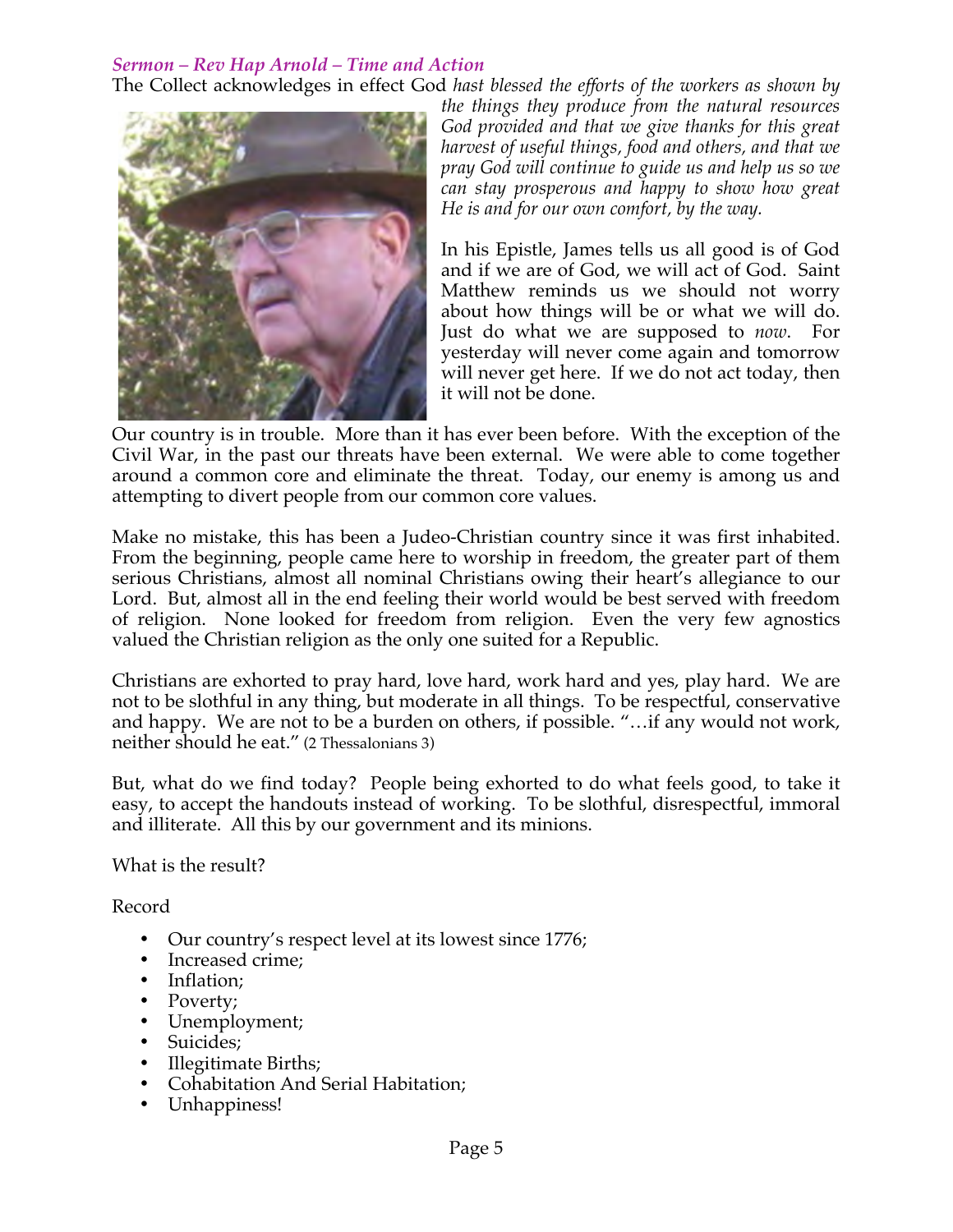So, what is the cure? Follow God's instructions.

What can you do?

Act on those right next to you. Spread the Gospel to the person next to you. It is your job! It is God's commandment. Start with yourself and work outward.

Accept nothing less that your best from you. Maintain a positive attitude, encourage your family to maintain a positive attitude. Attend church, so you can be around people with the right ideas at least once a week. Work with members of your church to stabilize their lives. Hope for the best, prepare for the worst. Remember, we all die. There are none so poor as cannot purchase a noble death. Act like today is your last day. Do what must be done. Accept nothing less from yourself. Encourage your friends and family.

God gave us a job to do. We must not fail. The country may survive, it may not. That is not our concern. I took an oath of office well over forty years ago agreeing "I will support and defend the Constitution of the United States against all enemies, foreign and domestic; that I will bear true faith and allegiance to the same; that I take this obligation freely, without any mental reservation or purpose of evasion; and that I will well and faithfully discharge the duties of the office on which I am about to enter. So help me God." Now is not the time to stop.

The oath of office I took lays out our job pretty clearly. We must do what we can to insure our country is here for the future. That means bring people around to the side of God. We need to be on His Side. God is never on our side, He expect us to come to His Side. The country's problems all stem from a failure to follow His Directions. So, one person at a time, we need to bring people over to His Side. Start with you and work outward. If one out of a hundred of us had brought one person to His Side, things would be different soon.

Start today! Read Scripture every day. Figure out what at least one verse means. It will take a while, but you have the rest of your life to complete your study. Figure out what God wants you to do and do it. Try to pay your own way everywhere. If someone must owe, let others owe you. Do your part. Be part of the economic solution, not the problem. Remember, debt is not your friend. Be vigilant in protecting your civil rights. Do not surrender civil rights for temporary and illusory security. Take the time to talk to others and try to help them understand how much more freedom and hard work can bring compared to "free things" from a plantation government. Support free enterprise and this country. Remember you are free because of the blood shed on your behalf by those who have gone to war to protect you. Do not give up the freedom they died for.

Do not despair! All is not lost. And, if it were lost, there would still be no room for despair, rather one last charge. There is a lot to be done. Go forth and do His Work.

# **This is a great country because it has always been on God's Side. Let it stay that way!**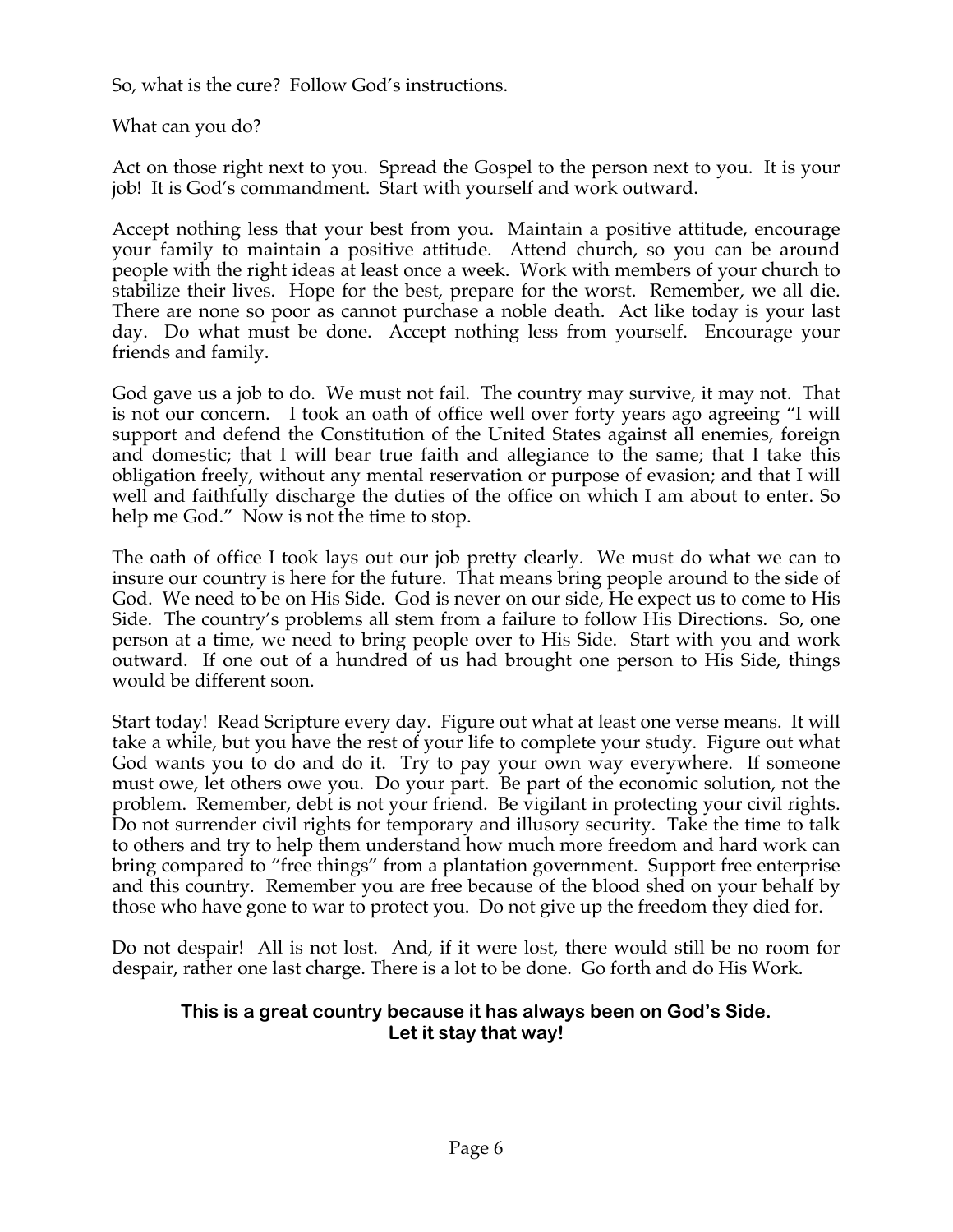# **Sunday next before Advent commonly called Stir Up Sunday**

Today was the Sunday before Advent which is often referred to as Stir Up Sunday after the beginning of the Collect and the Sunday after Thanksgiving. Weather here was a fall very light Santa Ana condition. Sunrise was 54°F, rising to 73°F by the end of church under those bright blue skies with almost no wind. The beautiful weather brought the usual 3 people to worship.

There was no music today as everyone has been sick all week and barely recovered to get out of bed this morning. Rev Deacon Jack just plain did not feel up to playing and frankly, we did not feel up to singing. We might point out that by the grace of God, we have been sick in sequence so there has been some available to feed the animals all week!

#### *Stir Up Sunday*

Stir Up Sunday is an informal term in the Anglican Church for the last Sunday before the season of Advent. The term comes from the opening words of the collect for the day in the Book of Common Prayer:

STIR up, we beseech thee, O Lord, the wills of thy faithful people; that they, plenteously bringing forth the fruit of good works, may of thee be plenteously plenteously bringing forth the fruit of good works, may of thee be plenteously rewarded; through Jesus Christ our Lord. Amen

Through an association of ideas, the day subsequently became connected, especially in

England, with the preparation of Christmas puddings in readiness for Christmas. Also, though with no real religious significance, Stir Up Sunday is located just the right time of the year to make the fruit cakes, Christmas Puddings and the like to be consumed on Christmas. In many English culture homes, the afternoon of Stir Up Sunday is dedicated to measuring, **stirring** and cooking the Christmas Pudding!

The Christmas pudding is an important part of the Christmas Day celebrations



in the UK. Christmas pudding is a round, rich and heavy pudding made from fruit, eggs, sugar, breadcrumbs, suet, spices, and alcohol such as brandy or rum. Many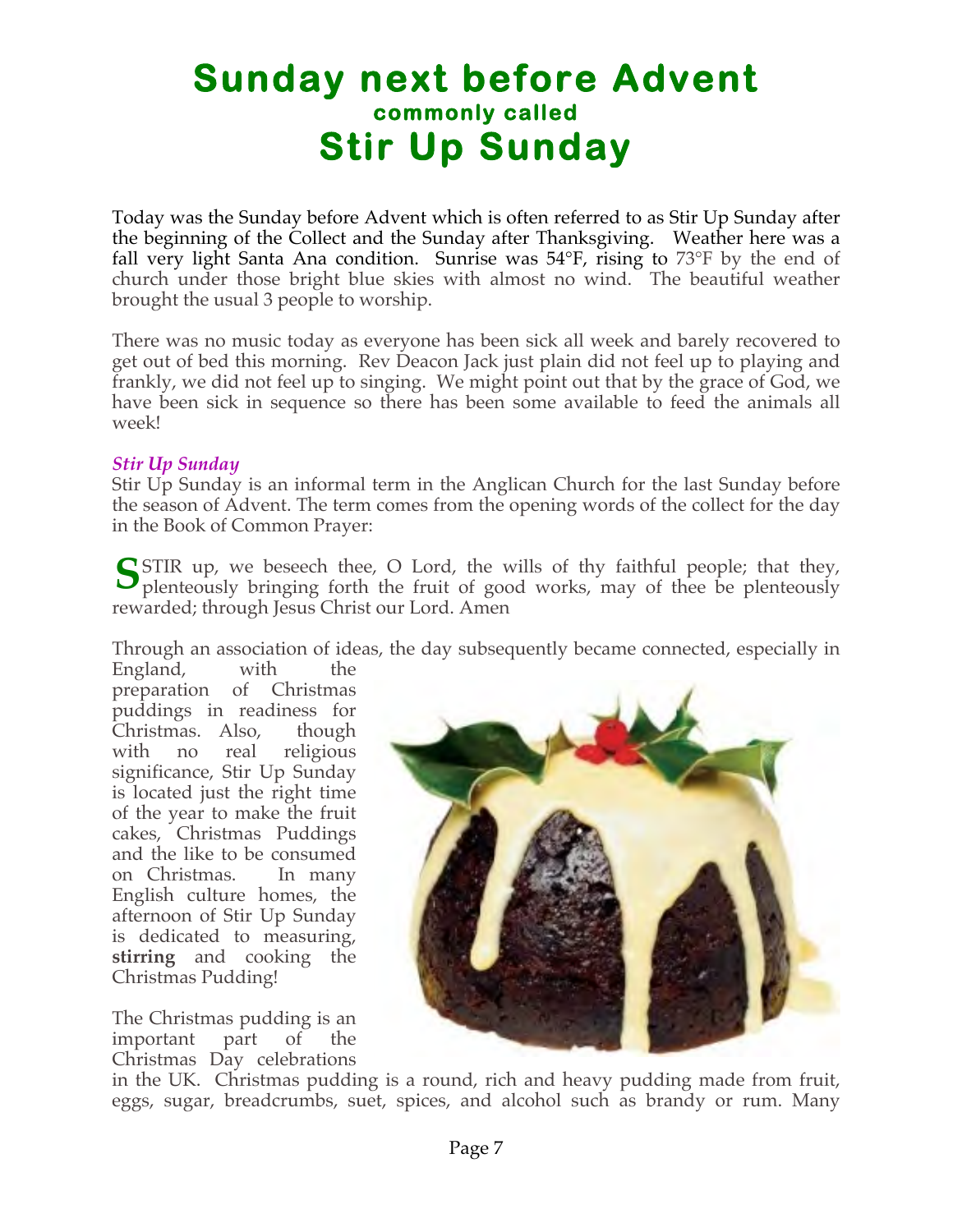families have their favorite pudding recipe, which is often passed down through generations of family members.

Stir-up Sunday is traditionally the day for making your Christmas pudding; giving it a month to mature before eating it on Christmas day. Stir-up Sunday is on the 20th November this year.

According to tradition, everyone in the family (especially the children) takes a turn to stir the pudding and makes a wish while stirring. Traditionally, the pudding should be stirred from east to west in honour of the three Kings who travelled from the East to see Jesus; and it should also have 13 ingredients to represent Christ and his disciples.

It used to be common for people to put a coin in their Christmas pudding. This was supposed to bring wealth in the coming year to the person who found it.

Christmas puddings are popular in the UK, but many people now buy their puddings from their local supermarket.

In the Book of Common Prayer of 1662 and later, this collect is listed for "The Twenty-Fifth Sunday After Trinity", with accompanying rubric specifying that this collect "shall always be used upon the Sunday next before Advent". This reinforced the significance of this day as forming part of the preparation for the season of Advent. The rubric is necessary because the last Sunday before Advent does not always fall on the twentyfifth Sunday after Trinity: Trinity Sunday is a moveable feast and the Advent season is fixed, so the number of weeks in between varies from year to year. The 1928 Book of Common Prayer solves this dilemma by marking only 24 Sundays after Trinity and setting this Sunday apart as "Next before Advent."

# *Propers*

Each Sunday there are Propers: special prayers and readings from the Bible. There is a Collect for the Day; that is a single thought prayer, most written either before the refounding of the Church of England in the 1540s or written by Bishop Thomas Cranmer, the first Archbishop of Canterbury after the re-founding.

The Collect for the Day is to be read on Sunday and during Morning and Evening Prayer until the next Sunday. The Epistle is normally a reading from one of the various Epistles, or letters, in the New Testament. The Gospel is a reading from one of the Holy Gospels; Matthew, Mark, Luke and John. The Collect is said by the minister as a prayer, the Epistle can be read by either a designated reader (as we do in our church) or by one of the ministers and the Holy Gospel, which during the service in our church is read by an ordained minister or our Deacon.

The propers are the same each year, except if a Red Letter Feast, that is one with propers in the prayerbook, falls on a Sunday, then those propers are to be read instead, except in a White Season, where it is put off. Red Letter Feasts, so called because in the Holy Table Prayerbooks the titles are in red, are special days. Most of the Red Letter Feasts are dedicated to early saints instrumental in the development of the church, others to special events. Some days are particularly special and the Collect for that day is to be used for an octave (eight days) or an entire season, like Advent or Lent.

The propers for the Sunday next before Advent can be found on Page 225-226: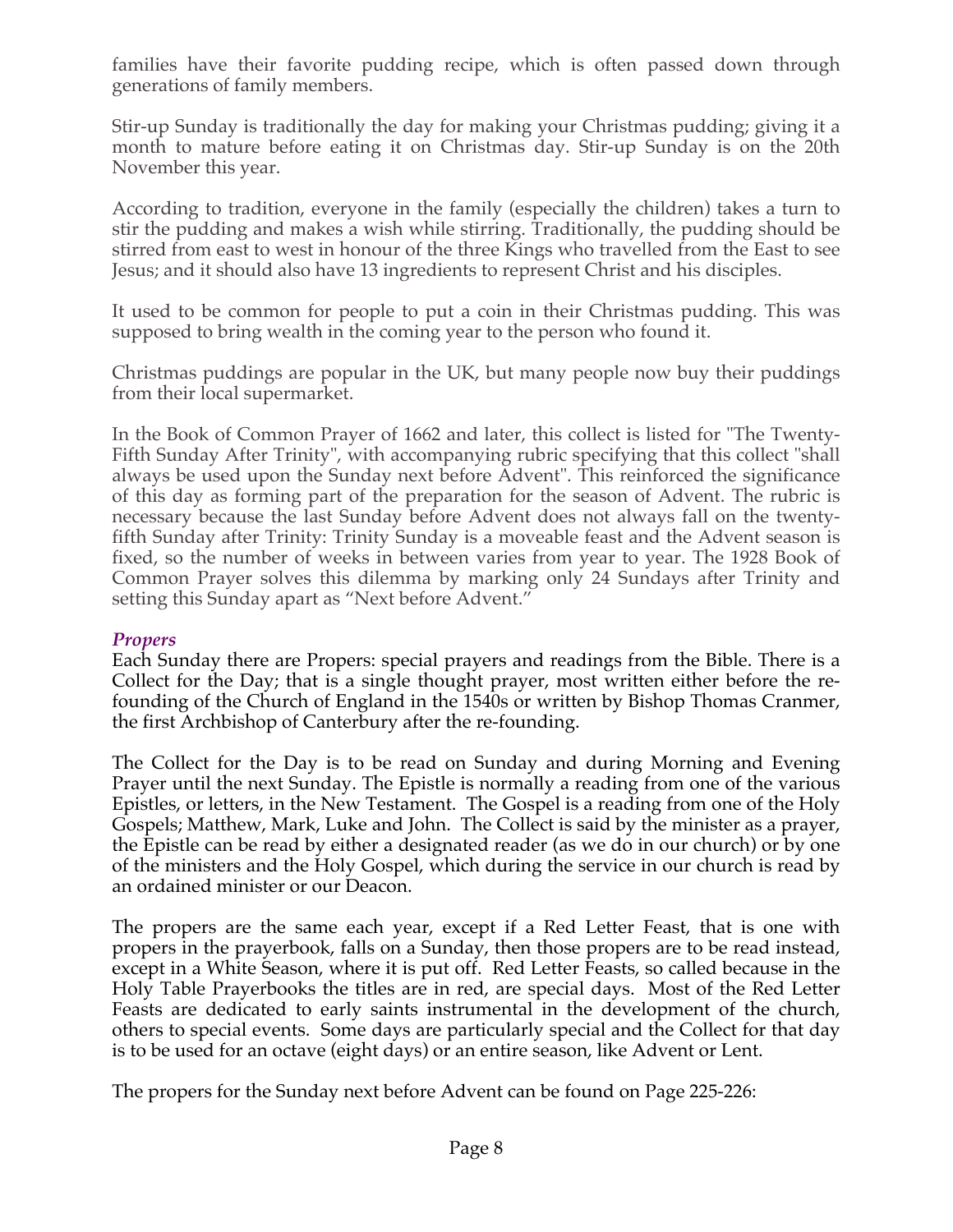#### The Sunday next before Advent *The Collect.*

**TIR** up, we beseech thee, O Lord, the wills of thy faithful people; that they, STIR up, we beseech thee, O Lord, the wills of thy faithful people; that they, plenteously bringing forth the fruit of good works, may by thee be plenteously rewarded; through Jesus Christ our Lord. *Amen*.

Dru Arnold read the Epistle for today, which came from the Book of Jeremiah, the

Twenty-Third Chapter, beginning at the Fifth Verse. Foretelling the arrival of Jesus, Jeremiah prophesied, "I will raise unto David a righteous Branch, and a King shall reign and prosper, and shall execute judgment and justice in the earth. In his days Judah shall be saved, and Israel shall dwell safely: and this is his name whereby he shall be called, THE LORD OUR RIGHTEOUSNESS." He prophesied the New Covenant, moving reference of the Lord from Egypt to Israel and the return to one people of those driven out of their homeland across the world.

**EHOLD**, the days come, saith the LORD, that I will raise unto David a righteous Branch, and a King shall reign and prosper, and shall execute judgment **BEHOLD**, the days come, saith the LORD, that I will raise unto David a righteous Branch, and a King shall reign and prosper, and shall execute judgment and justice in the earth. In his days Judah shall be saved, and Israel shall dwell safely: and this is his name whereby



he shall be called, THE LORD OUR RIGHTEOUSNESS. Therefore, behold, the days come, saith the LORD, that they shall no more say, The LORD liveth, which brought up the children of Israel out of the land of Egypt; but, The LORD liveth, which brought up and which led the seed of the house of Israel out of the north country, and from all countries whither I had driven them; and they shall dwell in their own land.

Hap Arnold read the Holy Gospel for today which came from the Gospel according to



Saint John, the Sixth Chapter, beginning at the Fifth Verse. John relates one of the feeding the masses in the wilderness events. This event occurring long before there was a Thanksgiving Day, seems very appropriate for the weekend and also forshadows the arrival of the Christ at Christmas coming to feed our spiritual needs in the wilderness of this world.

With five thousand men with them looking for food in the wilderness, "One of his disciples, Andrew, Simon Peter's brother, saith unto him, There is a lad here, which hath five barley loaves, and two small fishes: but what are they among so many? And Jesus said, Make the men sit down.

Now there was much grass in the place. So the men sat down…" Reminding us that if the Son of God gave thanks to God for His food, so ought we, "Jesus took the loaves; and when he had given thanks, he distributed to the disciples, and the disciples to them that were set down; and likewise of the fishes as much as they would. When they were filled, he said unto his disciples, Gather up the fragments that remain, that nothing be lost. Therefore they gathered them together, and filled twelve baskets with the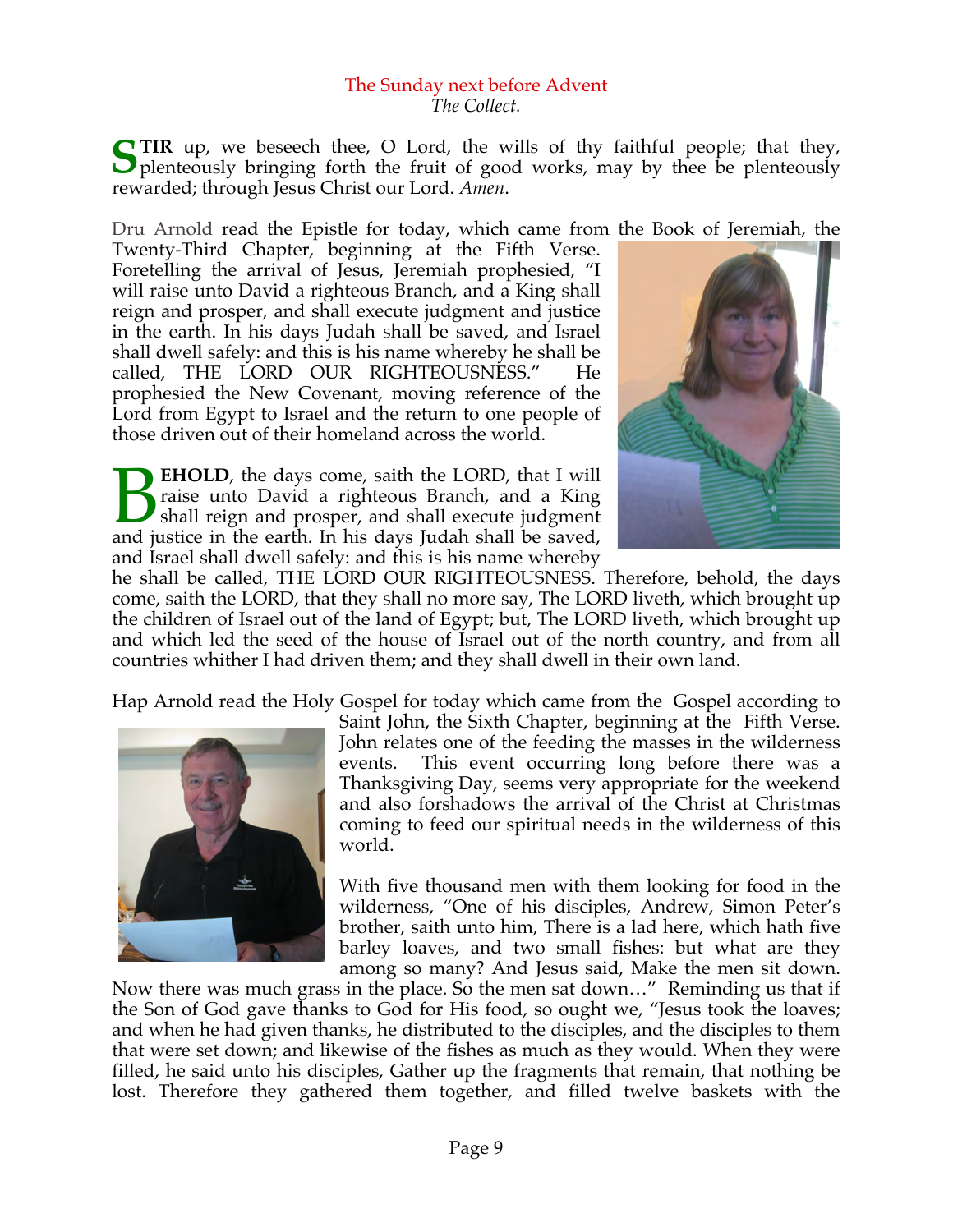fragments of the five barley loaves, which remained over and above unto them that had eaten. Then those men, when they had seen the miracle that Jesus did, said, 'This is of a truth that prophet that should come into the world.'"

Compare to saving our souls and feeding the inner hunger we have for God's love, feeding a mere 5,000 men is child's play, but then Jesus said we should accept God and His love through Him as the children do. So perhaps it really is child's play.

**HEN** Jesus then lifted up his eyes, and saw a great company come unto him, he saith unto Philip, Whence shall we buy bread, that these may eat? And this he said to prove him: for he himself knew what he would do. Philip answered Whence shall we buy bread, that these may eat? And this he said to prove him: for he himself knew what he would do. Philip answered him, Two hundred pennyworth of bread is not sufficient for them, that every one of them may take a little. One of his disciples, Andrew, Simon Peter's brother, saith unto him, There is a lad here, which hath five barley loaves, and two small fishes: but what are they among so many? And Jesus said, Make the men sit down. Now there was much grass in the place. So the men sat down, in number about five thousand. And Jesus took the loaves; and when he had given thanks, he distributed to the disciples, and the disciples to them that were set down; and likewise of the fishes as much as they would. When they were filled, he said unto his disciples, Gather up the fragments that remain, that nothing be lost. Therefore they gathered them together, and filled twelve baskets with the fragments of the five barley loaves, which remained over and above unto them that had eaten. Then those men, when they had seen the miracle that Jesus did, said, This is of a truth that prophet that should come into the world.

*Sermon – Rev Deacon Jack Arnold – Time and Action*

## The Sunday next before Advent *The Collect.*

**TIR** up, we beseech thee, O Lord, the wills of thy faithful people; that they, STIR up, we beseech thee, O Lord, the wills of thy faithful people; that they, plenteously bringing forth the fruit of good works, may by thee be plenteously rewarded; through Jesus Christ our Lord. *Amen*.

Today's sermon tied the Epistle and Gospel together and is partly contained in the forewords above.

As is oft the case, today's propers are all tied together. As is usual, they call for action not just thoughts. In fact the collect is among the most direct, asking God to stir our hearts that we might ACT in a manner which will result in good things! Jeremiah prophesies the coming of Jesus out of the branch of David that He might unite God's people as one under a New Covenant. Christ is the key piece to the puzzle of the Old Testament Prophecies. John tells us Jesus not only comes to fill our hunger, literal in that if we follow Him we will do much better here on earth than if we do not, and figurative only He can fill the hunger in our hearts for God.



Certainly on this Thanksgiving weekend, we have much to be thankful for, including a Saviour who loves us deeply, despite our doubts and worries about ourselves, and our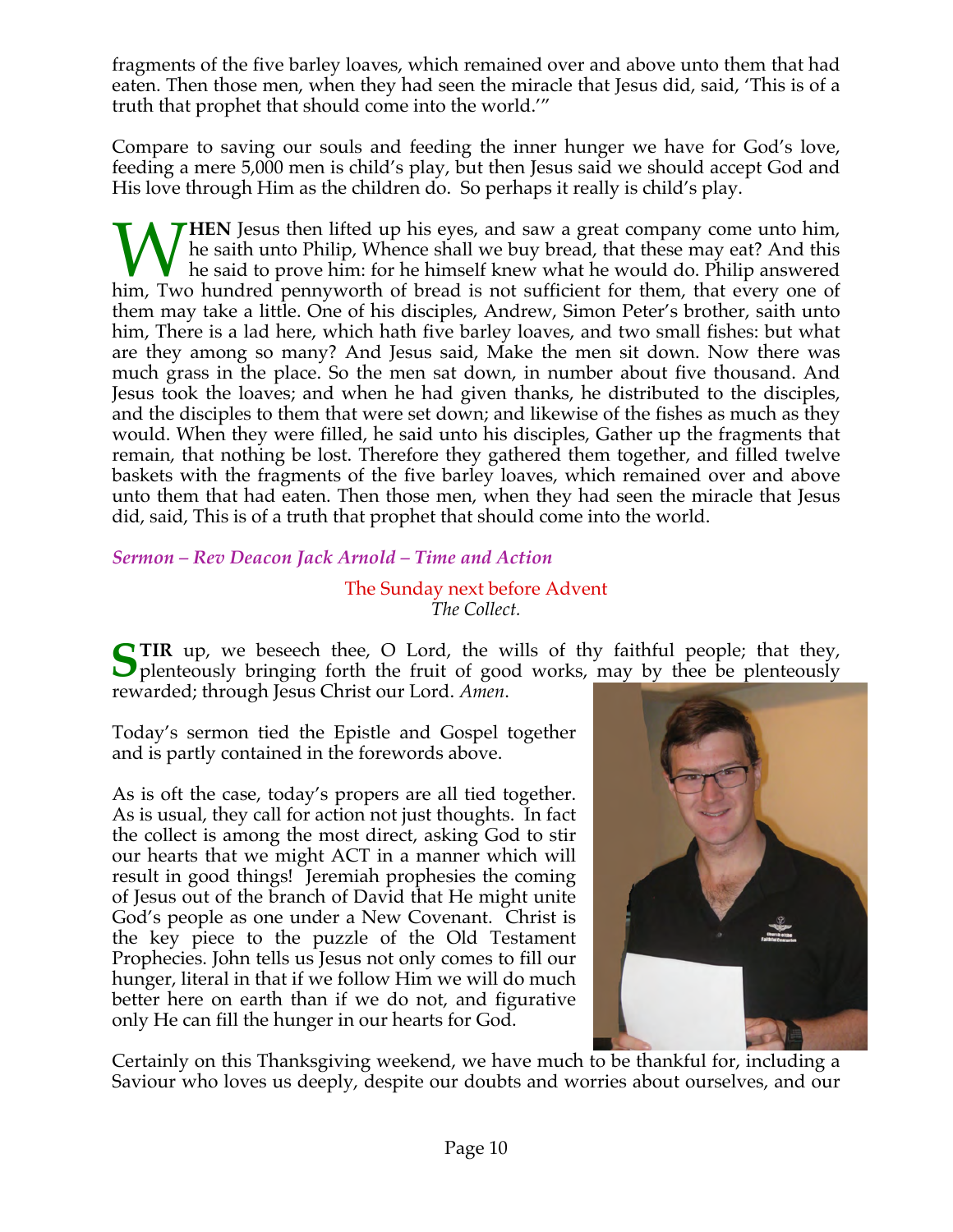frail, sinful selves, enough to die for us, to redeem us of the foul condition known as Sin and Death.

Interestingly, He tells the disciples to "Gather up the fragments that remain, that nothing be lost." It seems to me that he is talking about the sheep that He tends to, He wishes to "gather up the fragments that remain", meaning the people that are apart from His flock, that "nothing be lost", meaning that their souls may not be lost for eternity. Think about that and take what it is offered before it is no longer on the menu! And be thankful for All His Blessings in our lives, for our friends and our family that He has placed in our lives.

As they say, actions speak louder than words, but coupled with well meaning words and actions, we can do many marvelous things in the lives of people around us, through His Spirit and Word and we will help to fill people's spiritual hunger, through acting through His Word, in thought, word and deed.

# **Be of God - Live of God - Act of God**

## *Bishop Ogles' Sermon*

We are oft fortunate to get copies of Bishop Jerry's sermon notes. Today is one of those

Sundays. Today's sermon starts off with the collect, and like always, it will give you a lot to consider in your heart.

#### **Sermon Notes**

Sunday next before Advent 25 November 2012, Anno Domini

#### The Sunday next before Advent *The Collect.*



**TIR** up, we beseech thee, O Lord, the wills of thy **S** TIR up, we beseech thee, O Lord, the wills of thy faithful people; that they, plenteously bringing forth the fruit of good works, may by thee be plenteously rewarded; through Jesus Christ our Lord. *Amen*.

Sermon Notes for Sunday Next before Advent Season 25 November 2012 Anno Domini

*5 When Jesus then lifted up his eyes, and saw a great company come unto him, he saith unto Philip, Whence shall we buy bread, that these may eat? 6 And this he said to prove him: for he himself knew what he would do. 7 Philip answered him, Two hundred pennyworth of bread is not sufficient for them, that every one of them may take a little. 8 One of his disciples, Andrew, Simon Peter's brother, saith unto him, 9 There is a lad here, which hath five barley loaves, and two small fishes: but what are they among so many? 10 And Jesus said, Make the men sit down. Now there was much grass in the place. So the men sat down, in number about five thousand. 11 And Jesus took the loaves; and when he had given thanks, he distributed to the disciples, and the disciples to them that were set down; and likewise of the fishes as much as they would. 12 When they were filled, he said unto his disciples, Gather up the fragments that remain, that nothing be lost. 13 Therefore they gathered them together, and filled twelve baskets with the fragments of the five barley loaves, which remained over and above unto them that had eaten. 14 Then those men, when they had seen the miracle that Jesus did, said,*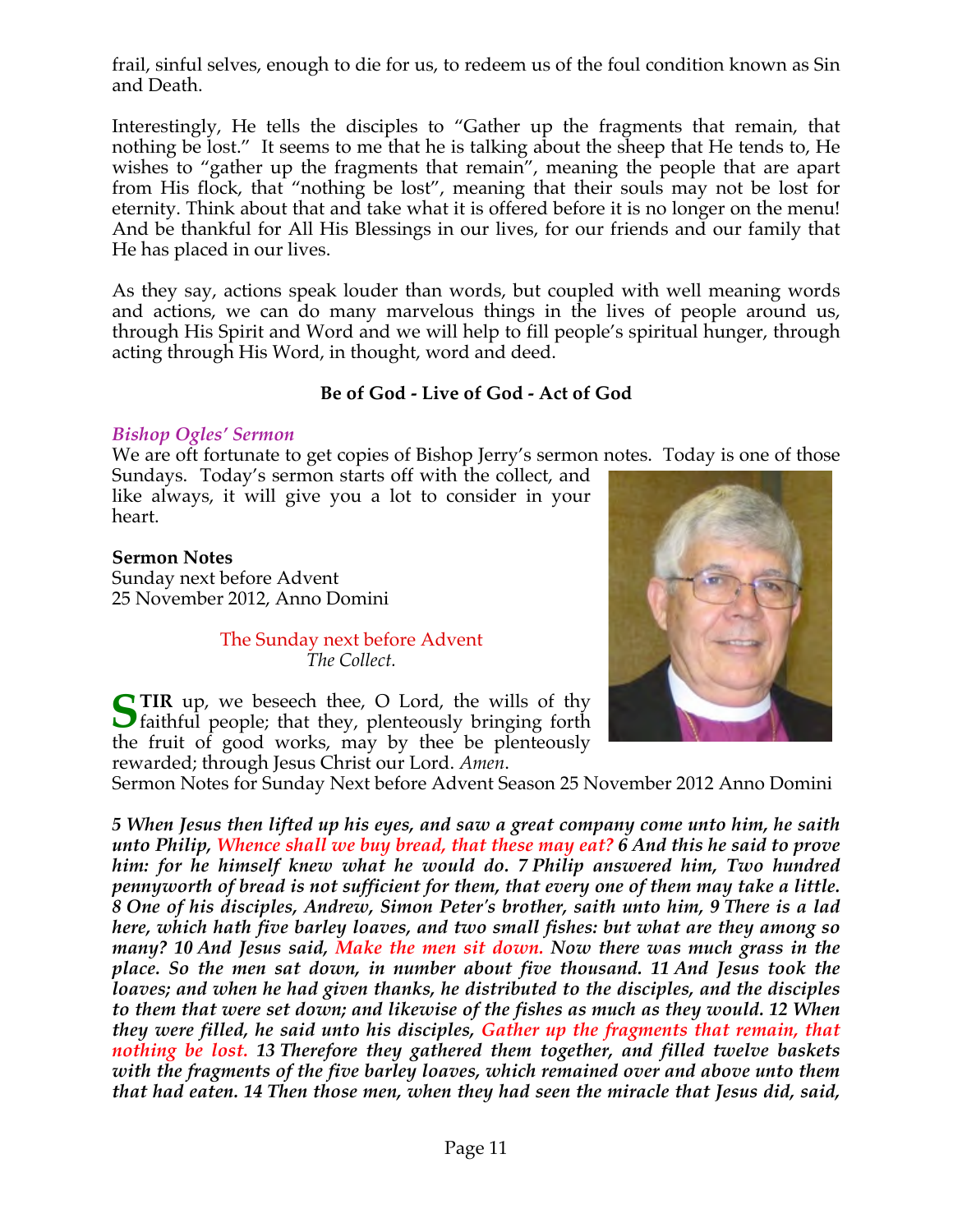#### *This is of a truth that prophet that should come into the world*. (John 6:4-14)

 What a wonderful Season of the Church Year is Advent. All good things in the lives of men – Abraham, Isaac, Jacob, the Apostles, and us – begins with the Coming of Christ, both spiritually and physically, to us. Having longed to see the fulfillment of God's promises in the Seed of Promise, Abraham hoped in the Gospel of Christ and was blessed to see His Coming. Christ comes to us that we may be enabled to come to Him. We see this truth enacted in today's Gospel sermon text. Those who hunger for Christ will find Him if even on the mountain heights of the Galilean coasts. Those who hunger for Christ will 1) discover (through the Word and Spirit) where He may be found; 2) they will leave the place where that are presently (sin and error) and GO to Him; 3) they will not give thought of what the morrow may bring, but trust in Him to provide their every need; and, 4) they shall be fed with the Bread of Heaven.

 *When Jesus then lifted up his eyes, and saw a great company come unto him* This is most prophetic of that company of souls that will come, over the expanse of centuries and millennia, to Him in faith and trust. They shall come seeking that Bread of Life which will satisfy eternally and not temporarily. They shall, on the day of God's own choosing – and not that of greedy spiritual speculators – come to meet Him in the air, and not a mountain, on His glorious Second Coming. *For the Lord himself shall descend from heaven with a shout, with the voice of the archangel, and with the trump of God: and the dead in Christ shall rise first: Then we which are alive and remain shall be caught up together with them in the clouds, to meet the Lord in the air: and so shall we ever be with the Lord.* (1 Thess 4:16-17)

 Christ often challenges the faith of His chosen vessels just as He tests that of Philip. Knowing the mind of Philip in His spiritual growth, Jesus asks: *Whence shall we buy bread, that these may eat?* A lesser prophet than Christ once asked the same question of God in the Wilderness: *Whence should I have flesh to give unto all this people? for they weep unto me, saying, Give us flesh, that we may eat*. (Num 11:13) It is certain that Christ wants us to know that a greater prophet than Moses stands before us. Without the presence and power of Christ, the world is in constant worry about this matter sustenance. Shall we have bread to eat and raiment to wear? Of course, the world takes the matter a step further: How can we enjoy the most opulent of cuisine and the most fashionable and elegant raiment – delicacies and raiment that will set us apart from the common people and that will exalt us in our pride? The starving child on the backstreets of Calcutta does not wish for delicacies, but only a morsel of bread to appease his gnawing hunger. It is so because the starving child knows not of delicacies or of elegant silken robes, but only his desperate NEED. So the sinner (rich or poor), when he comes face-to-face with his depravity, can recognize no righteousness at all in his feeble works, but starves for the Redemption made available in Christ. Rather than the bread of wheat, he starves for the Bread of Heaven. This Bread cannot be bought with money, so Christ gives Philip a thought to nourish his soul.

 Philip's mind has not progressed to that perfection of understanding, as yet, that might be expected from so close a disciple! Clearly, under the terms of the world, a small fortune would be required to buy sufficient bread to feed so many. There were many more than five thousand present for there were five thousand men alone, plus women and children. Has Philip forgotten that He who provides food and lodging for the sparrows of the field is in his presence? *Philip answered him, Two hundred pennyworth of bread is not sufficient for them, that every one of them may take a little.*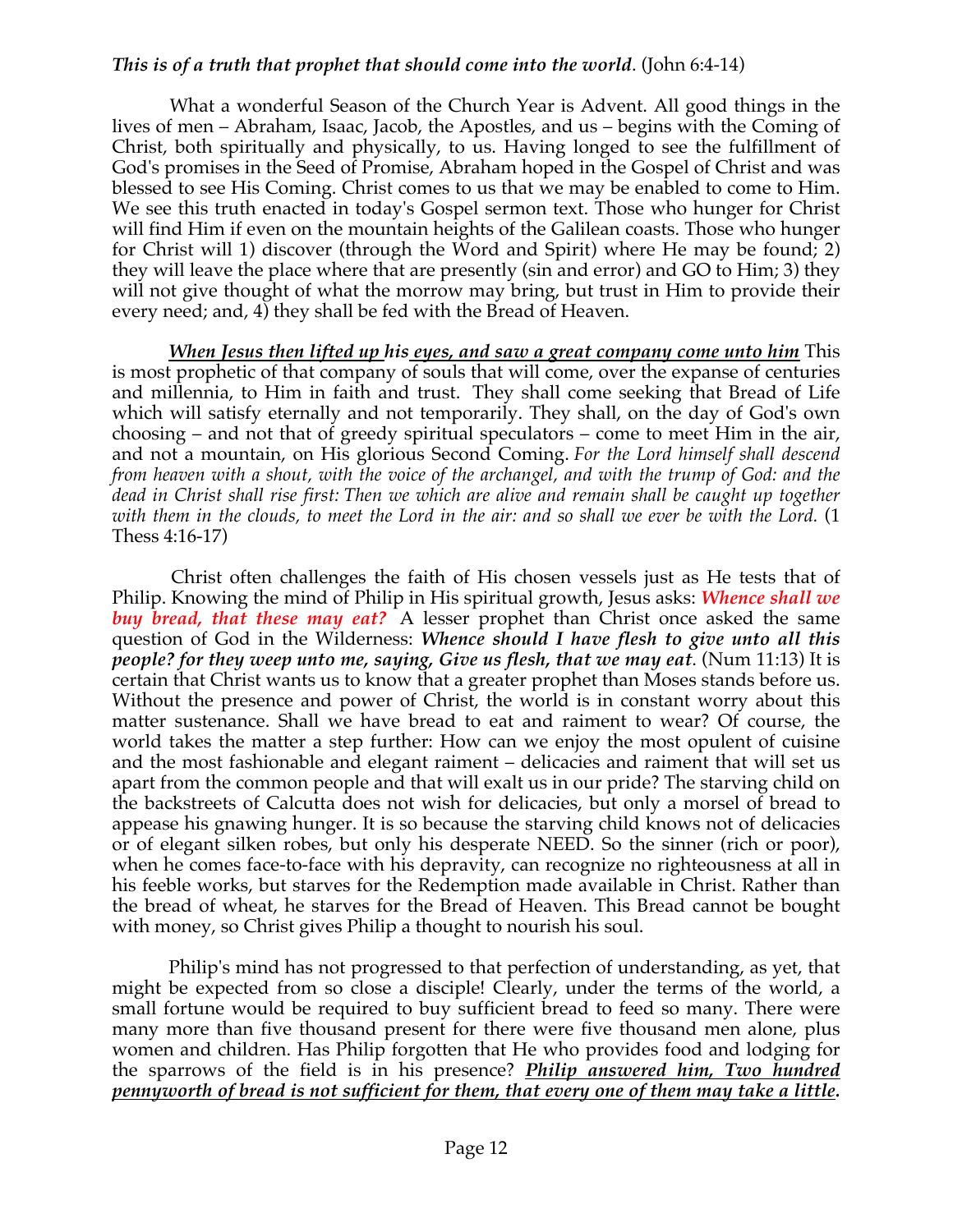Two hundred pennyworth of bread would cost two hundred days of wages - *And when he had agreed with the labourers for a penny a day, he sent them into his vineyard* (Matt 20:2) And even at such an expense, there would certainly be no leftovers for each would only "*take a little*." All of our labors and wages from our birth until now will not purchase a single morsel of that Bread from Heaven. The combined wealth of the world would not do so. It is a gift of pure Grace of the Lord Jesus Christ.

 There was one disciple among the lot who accepted that there was a mystery in the Person of Christ that enabled Him to provide plenty from little of nothing. He knew not the manner in which might do it, but he nonetheless believed that the mystery would be realized even in a meager amount. God takes our talents and multiplies them when we are willing to share them. *One of his disciples, Andrew, Simon Peter's brother, saith unto him, There is a lad here, which hath five barley loaves, and two small fishes: but what are they among so many?* What are five barley loaves among a multitude so great, yet, Andrew suspected that Christ would use even a small amount to supply a great need – and He did! Now, we must recognize the innocence of youth in this circumstance. The little lad had labored to bring his two fishes and five loaves over a great distance and even up the slopes of the mountain. Were he a mature man of wisdom, he probably would have refused to share so little claiming that it would not suffice so many hungers and, moreover, he had the foresight to bring them for himself and it would be consumed by him. But the little child has a heart that is closer to the Kingdom of Heaven and has not grown calloused by the world. The child willingly shared his small treat with the Lord. Though we have little, if we share what we have, the Lord will multiply the gift an hundredfold, or more!

 *And Jesus said, Make the men sit down.* The rubrics of the Prayer Book indicate when we are to kneel, stand, or sit, and we must comply with each and every rubric of the Prayer Book if we are able. The Lord expects all things to be done in good order and, here, He is about to feed the multitudes with His Bread. The Bread of the Prayer Book is the Sermon delivered from the Lectionary appointed for the day. So the people sit to hear the Word preached. It is the means by which faith is received and increased. *So then faith cometh by hearing, and hearing by the word of God*. (Romans 10:17) Contrary to the Romanist approach, preaching takes precedence over every other act of worship including Communion for, without the Word, Communion is meaningless. So Christ asks that the men be seated to receive His blessing of Bread. When men receive from the Lord, they do not stand in their own power as if they contribute to His miracle. "Stop your labors, have a seat, and see the works of the Lord!"

 The Lord will always comfort our needs in green pastures - *He maketh me to lie down in green pastures* (Psalms 23:2) *Now there was much grass in the place* (vv 10), *So the men sat down, in number about five thousand.* Obedience before the Lord comes most surely when men realize their need. These men were hungry and were expectant that Jesus could, indeed, feed them. They obeyed Him.

 *And Jesus took the loaves; and when he had given thanks* Here, Jesus gives us the perfect example to follow in returning thanks for the blessings of Heaven. He never failed to thank His Father in Heaven for every blessing of food and drink. Do we do so, Friends? "….*he distributed to the disciples, and the disciples to them that were set down; and likewise of the fishes as much as they would.*" Please observe a stark lesson here for us. We do not serve ourselves at the Communion Rail, but kneel reverently (according to the Prayer Book form of worship – and the Holy Bible) to be served the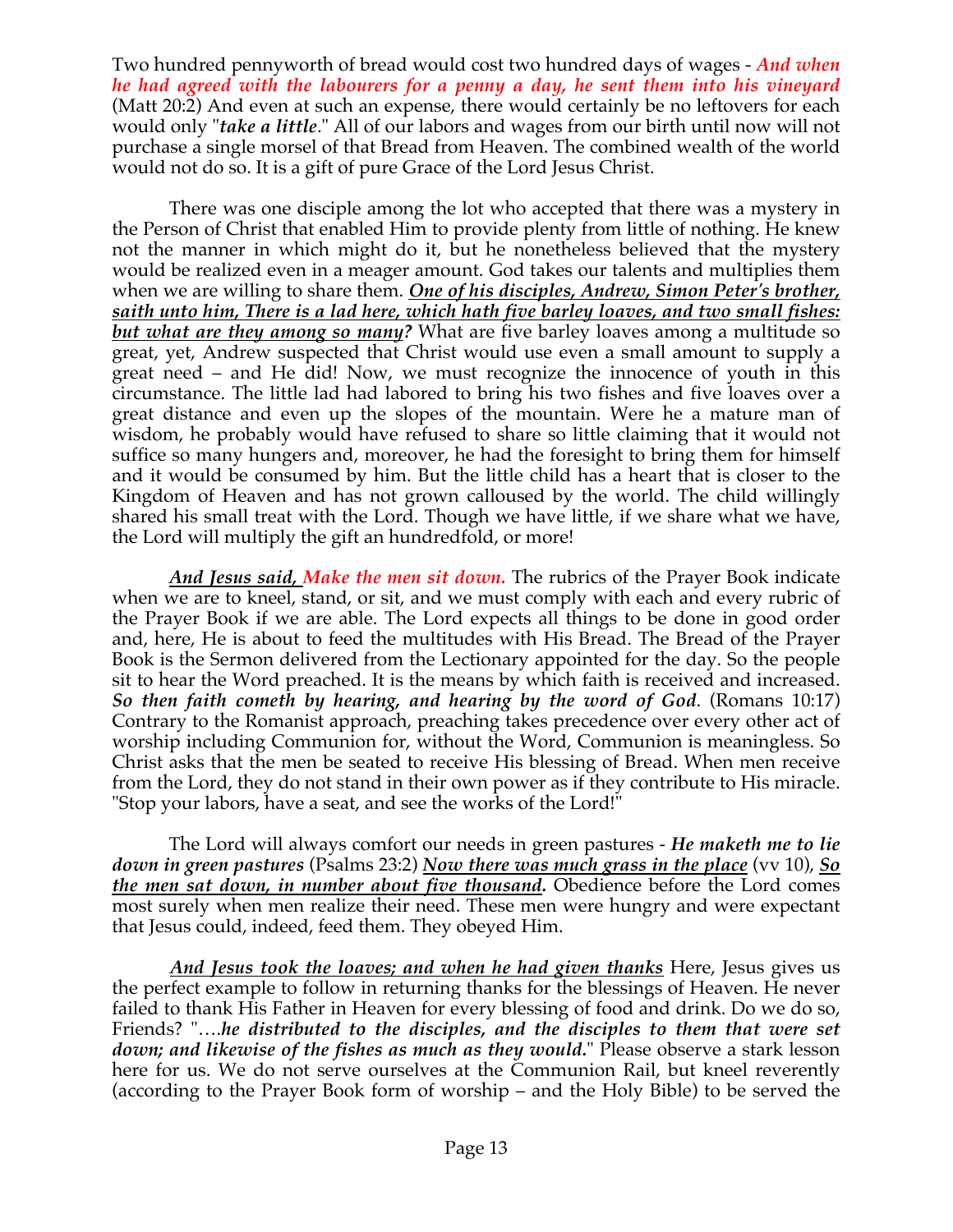Cup and the Bread. We do not innovate and do according to what seems right in our own eyes, but serve according to the good order required. The Lord allows His servants to have a hand in assisting in His important work. They serve the bread, but the Bread is given by Christ – it is not their own. We, as ministers, preach the Word, but the Word is His and not OURS! Note also, that each person on the grassy slopes received as much as they wanted of the bread and fish. The cupboard of the Lord has no bottom of blessings. There will always be more than enough to satisfy our hunger. We must return to the Bread Table daily for our "*Daily Bread*."

 *When they were filled, he said unto his disciples, Gather up the fragments that remain, that nothing be lost*. Notice that all were **FILLED**! You never come to the Lord hungry and go away hungry. He fills you with the desperate need of your heart. Another important lesson in this verse is the one of stewardship. We are to be good a faithful stewards in the economy of resources with which God has blessed us. We are to use His blessings of talents we receive in satisfying the hunger of those God has placed in our hands (parents included) but we are **to waste nothing**! When we travel field and forest to gather souls for Christ, our efforts do not end at the early confession of faith – we must continue to teach and nourish the soul in the Word so that the convert will grow strong spiritual bones and muscles. We must not lose a single flower from the bouquet….*that nothing be lost*!

 *Therefore they gathered them together, and filled twelve baskets with the fragments of the five barley loaves, which remained over and above unto them that had eaten.* Let us count the balance sheet of the Lord here: there were a mere five loaves at the start. Now the remnants taken up fill **TWELVE BASKETS**! Do you believe this is too amazing? Do you believe that the Creation of the stars in the expanse of space too amazing, or the earth with all of its wondrous beauty too amazing, or billions of people – all with different faces and features – amazing? What is so amazing that the Word which created all that has been created could multiply a few morsels of bread into such an immense supply? He is able to likewise multiply the smallest mite of the widow's heart when given out of her need to Christ! He is able to multiply that love scattered abroad from that heart brimming over with the love of God so that the residue is always of plenty.

 What is the result of receiving the blessed Bread of Heaven? How should our hearts respond to so mighty a miracle as salvation, forgiveness, grace, and faith? *Then those men, when they had seen the miracle that Jesus did, said, This is of a truth that prophet that should come into the world*. Faith is confirmed from pillar to post when we have tasted the Bread of Heaven. The multitude recognized that Christ was a prophet of even greater miraculous power and virtue than Moses – their greatest prophet beforehand. *The LORD thy God will raise up unto thee a Prophet from the midst of thee, of thy brethren, like unto me; unto him ye shall hearken* (Deut 18:15) Christ is, indeed, that Prophet! *In the beginning was the Word, and the Word was with God, and the Word was God. The same was in the beginning with God. All things were made by him; and without him was not any thing made that was made. In him was life; and the life was the light of men*…… *And the Word was made flesh, and dwelt among us, (and we beheld his glory, the glory as of the only begotten of the Father,) full of grace and truth* (John 1:1-4,14) Friend, *believest thou this*?

AMEN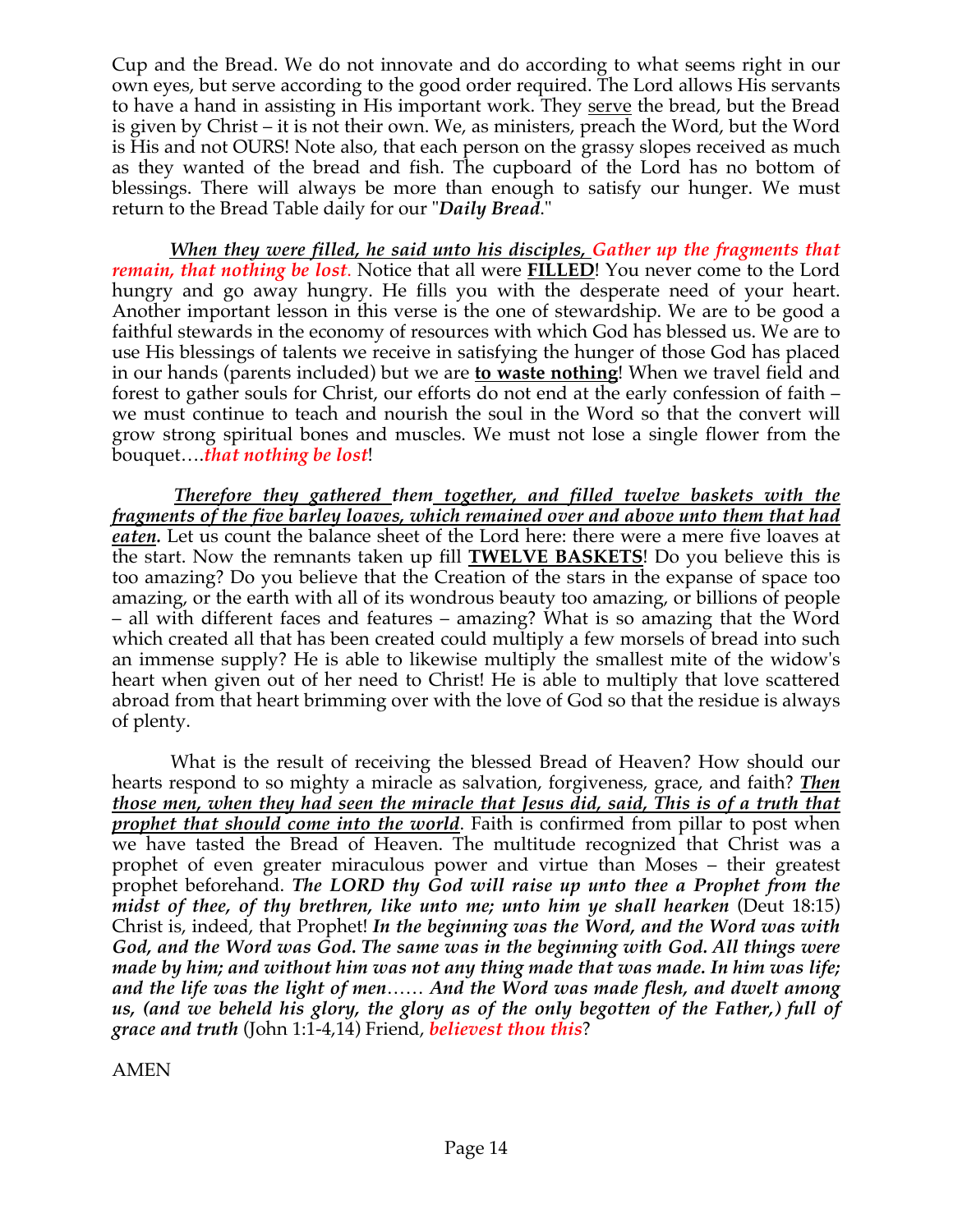# *Bishop Dennis Campbell's Sermon*

Bishop Dennis is a brilliant speaker. He is able to take biblical precepts and make them perfectly understandable, even to me. Oft he provides the text of his sermons and I take the utmost pleasure in passing them on:



**God Our Righteous Branch** Psalm 39, Jeremiah 21:5-8, John 6:1-14 Sunday next before Advent November 25, 2012

Last Thursday we observed a day of prayer and thanksgiving for the fruits of the earth. Today we have gathered to ask God to help us bear fruit for Him. The fruit we want to bear is the fruit of good works, which includes both our outward actions and the inward attitude of our heart, which the Bible calls love. Our

recent readings in Deuteronomy have encouraged this, reminding us to keep God's Law because we love Him with all our heart, and with all our soul, and with all our might (Dt. 6:5).

We learn about the fruit of good works in the Bible, which, as the wise men who wrote the Westminster Confession rightly said, teaches what we are to believe concerning God, and what duty God requires of us. The wise men who wrote our Book of Common Prayer Book devised a plan of Bible reading and worship that centers on that belief and duty. The first half of the plan teaches what we are to believe concerning God; the second half teaches what duty God requires of us. Following this plan takes us through the Bible in an orderly and systematic manner which builds within us a store house of Biblical faith and practice. It is essential to keep what we are to believe and do constantly before us. Neglect of them will cause worship to decline into entertainment, preaching to decline into motivational talks, sermons to decline into sentimental stories or self-help sessions, and the Christian life to decline into mere moralisms and feelings.

Starting next Sunday we return to what we are to believe concerning God. We will read again of the promise of the Saviour, of His birth, ministry, crucifixion, and resurrection. We will be reminded again of His miracles, message, and Nature. That means this Sunday, today, we have come to the end of this year's emphasis on our duty to God. It is very proper that we do so with a serious exhortation to love and obey God. Our table of Psalms and Lessons for the Christian Year, often called the Lectionary, has intentionally had us reading Deuteronomy at this time, and it was no coincidence that the reading for last Monday evening began at Deuteronomy 10:12, "what doth the Lord thy God require of thee, but to fear the Lord thy God, to walk in all His ways, and to love Him, and to serve Him with all thy heart and with all thy soul, to keep the commandments of the Lord, and His statutes, which I command thee this day for thy good?" What an excellent summary of our duty to God.

Yet, already we are turning our eyes toward the emphasis of what are to believe concerning God. Jeremiah 23:5 speaks of the Righteous Branch and King of the line of David, who shall reign and prosper and execute judgment and justice upon the earth. His name shall be "The Lord Our Righteousness." We know Him as Jesus. He will gather His people, and they will dwell together in their own land. We are His people. Our own land is the Church; the Body and Kingdom of God. Ultimately, our own land is our dwelling in God in Heaven forever.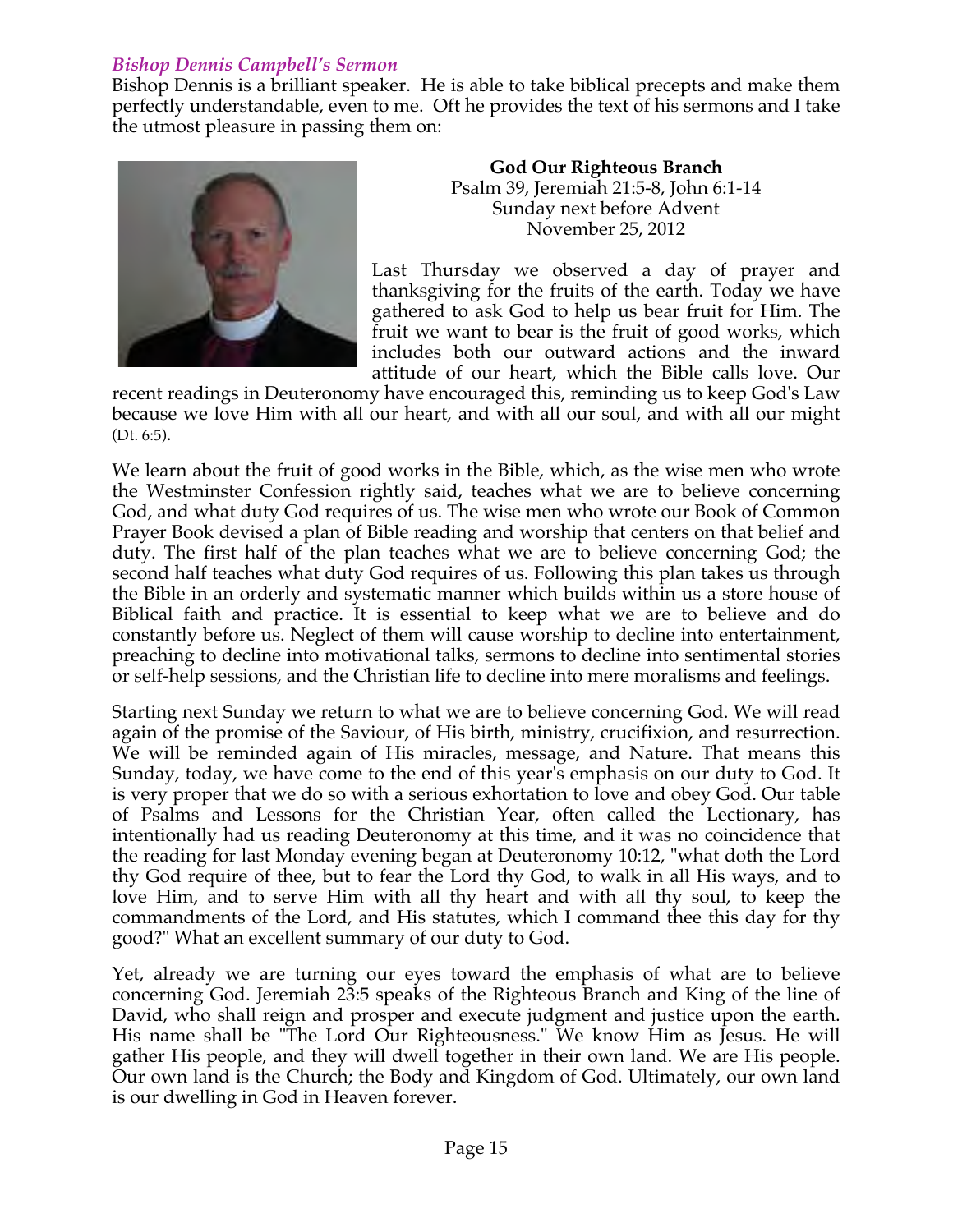Feeding the five-thousand is a direct revelation of the deity and mercy of Christ. It reveals that He is the prophet, the Messiah, the One Moses said would come from God into the world as we read in Friday's reading in Deuteronomy 18:18, and again this morning in John 6:5-14.

Psalm 39 is particularly appropriate for today. We don't know when this Psalm was written. It may have been after David's sins regarding Bathsheba. It may have been after his decision to number the people of Israel. But whenever it was written it expresses David's desire to change his life, turn away from sin, and start doing a better job of keeping the commandments of God. He says, "I will take heed to my ways, that I offend not in my tongue. I will keep my mouth as it were with a bridle." A bridle is based on the idea that if you control a horse's head, you control the horse. That's why James 3:1-3 says to bridle the tongue is to bridle the whole body. So David is saying he is going to put his head into a spiritual bridle in order to control himself, that he "offend not." His intention is to do right. His intention is to keep the commandments of God. His intention is to love God with his entire being, and to love his neighbor as himself. Especially he will control himself in the presence of the unGodly, so he will not give them an opportunity to blaspheme because of his sin.

But as David determined to do better he also became conscious of something that is very applicable to us as we emphasise our own duty towards God: David became unbearably conscious of what verse 9 calls "all mine offenses."

Since June 3rd we have been looking at what God requires of us, and every time we have done so, these words should have pierced our hearts like a sword; "all mine offenses." We have heard the word of God; we have known what we ought to be doing; and, like David we have said, "I will take heed to my ways, that I offend not." We have confessed our sins, repented of our sins, and attempted to throw them away like filthy garments. And, like David's, our good intentions melted away in the heat of temptation or difficulty. God have mercy. It seems the more we try to do right, the more we become aware of "all mine offenses." Truly if we had to earn our own way to Heaven by the fruit of our good works, we would never make it. Thanks be to God, we don't have to. Thanks be to God our sins are forgiven because Christ died for them. Thanks be to God we do not have to stand before Him in the filthy rags of our own good works, for Christ Himself has dressed us in His own unblemished righteousness. Thanks be to God He Himself works in our lives to take heed to our ways, to transform our hearts and strengthen our souls to become more and more willing and able to love and obey Him. He alone, can "Deliver me from all mine offenses" (Ps. 39:9), and He alone can stir up our wills to bring forth the fruit of good works. There is mercy with the Lord. He will deliver us from all our offences. And He will continue to strengthen us to do more of righteousness and less of sin, until we reach that land where all sin is banished from us, and we will live in perfect righteousness and peace with God., forever.

**S** TIR up, we beseech thee, O Lord, the wills of thy faithful people; that they, plenteously bringing forth the fruit of good works, may by thee be plenteously **O** plenteously bringing forth the fruit of good works, may by thee be plenteously rewarded; through Jesus Christ our Lord. *Amen*.

+Dennis Campbell, Bishop Anglican Orthodox Church Diocese of Virginia Rector, Holy Trinity Anglican Orthodox Church Powhatan, Virginia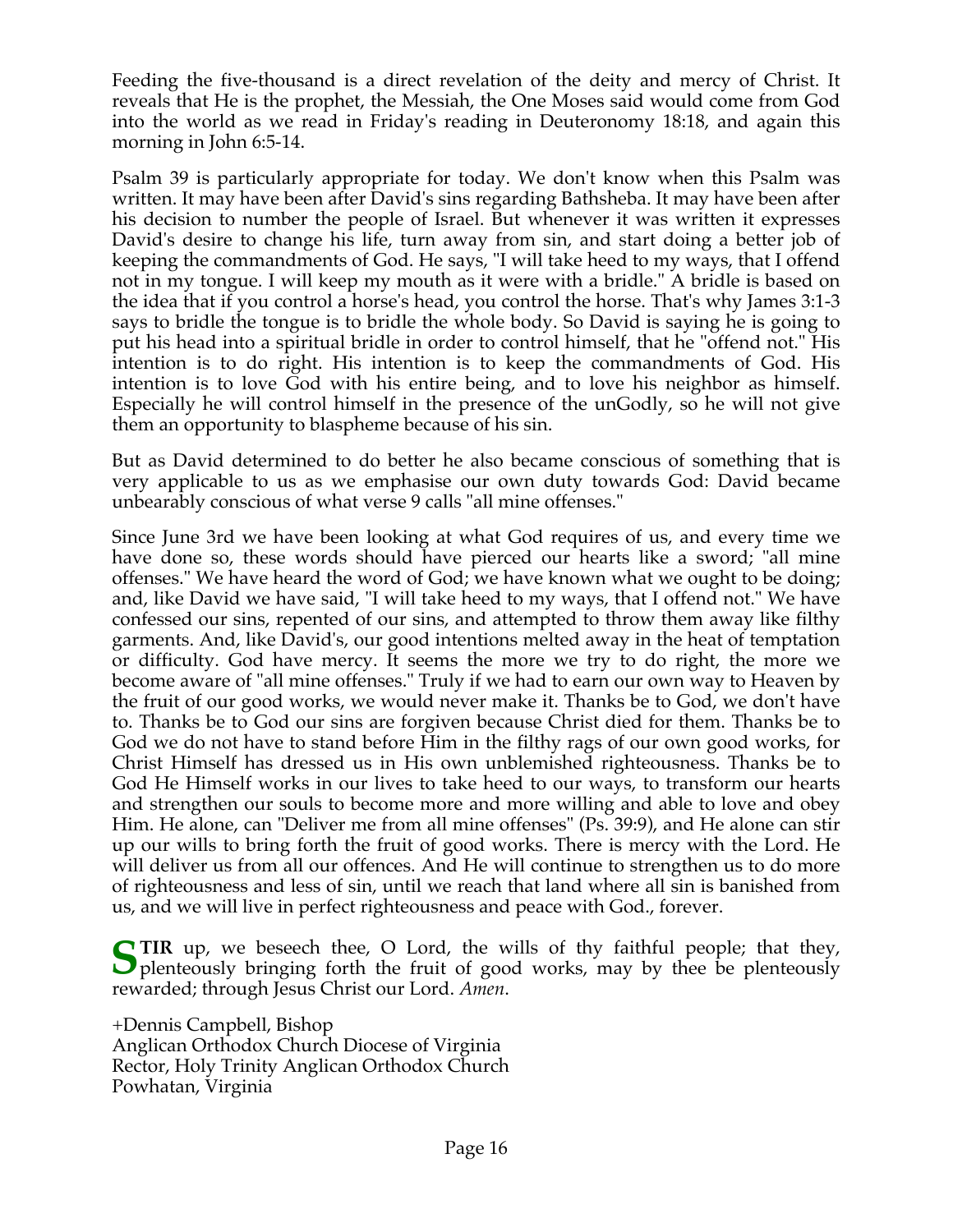# *Rev Bryan Dabney of Saint John's Sunday Sermon*

We are fortunate to have Bryan's Sunday Sermon. If you want people to come to The Truth, you have to speak the truth, expouse the truth and live the truth. This is really a good piece and I commend it to your careful reading.

> In our Old Testament lesson we read, Remember now thy Creator in the days of thy youth, while the evil days come not, nor the years draw nigh, when thou shalt say, I have no pleasure in them (Ecclesiastes 12:1). These are sobering words to the faithful and

damning words to the unregenerate. If one is born again of the Holy Ghost, one will have a heart for God— a desire which seeks to please our heavenly Father— while for the ungodly, there is only the urge to seek after the lust of the flesh, the lust of the eye and the pride of life (I St. John 2:16).

In our gospel lesson, our Lord said that, He that heareth my word, and believeth on him that sent me, hath everlasting life, and shall not come into condemnation; but is passed from death unto life (St. John 5:24). The operative phrase is found at the beginning of that passage— He that heareth my word, and believeth on him that sent me— for if one both hears the words of Christ and believes on the Father who sent him then such a one shall have eternal life and avoid perdition. When we combine our lessons we find that it is best to come to the Godhead early in life. To do otherwise will likely result in a person being made castaway— lost to God in this life as well as in the next.

Sadly, that is not how the contemporary versions of the Laodicean church view the matter. They do not teach such things because their master is not the humble carpenter of Nazareth, but the fallen angel known as Lucifer (Isaiah 14:12): the god of this world (II Corinthians 4:4) and the father of lies (St. John 8:44). The Devil has sought from the beginning to turn mankind against his Creator, all the while diverting their worship to himself (St. Luke 4:5-7). Witness the words of St. Paul who wrote in his epistle to the Romans in chapter 1, Because when they knew God, they glorified him not as God, neither were thankful: but became vain in their imaginations, and their foolish heart was darkened. Professing themselves to be wise, they became fools (v.21)... who changed the truth of God into a lie, and worshipped and served the creature more than the Creator, who is blessed for ever. Amen (v.25).

In the parable of the Sower (St. Matthew 13:18-23), our Lord warned of the Devil's power to remove the seed of the word which has been sown by our Lord into hearts of men. And so it follows that those who attend an apostate church will face an assault by the Wicked One designed to diminish and disparage the true gospel of salvation.

Like the godless revolutions of the past and present, Satan will seek to tear down the existing godly order only to build up his novus ordo seclorum which includes his ersatz gospel. This false testimony may contain a thin veneer of the one true gospel: one that has been redacted to a mere figment of the same. And given the current state of affairs within Laodicean Christianity, it begs the question: "How can a person remember his Creator if he or she has not been accurately informed about him?" Logically speaking, such cannot happen. Godly instruction should include a proper understanding of the Godhead. Sound Bible doctrine teaches us that God is real; that his word and commandments ought to be observed and respected; that we must believe on his only begotten Son, Jesus Christ, who died on the cross for our sins, and that only a true and abiding faith in him will lead us to eternal life in his coming kingdom. And we are to watch for his coming again when he will bring an end to the rebellion of the Devil and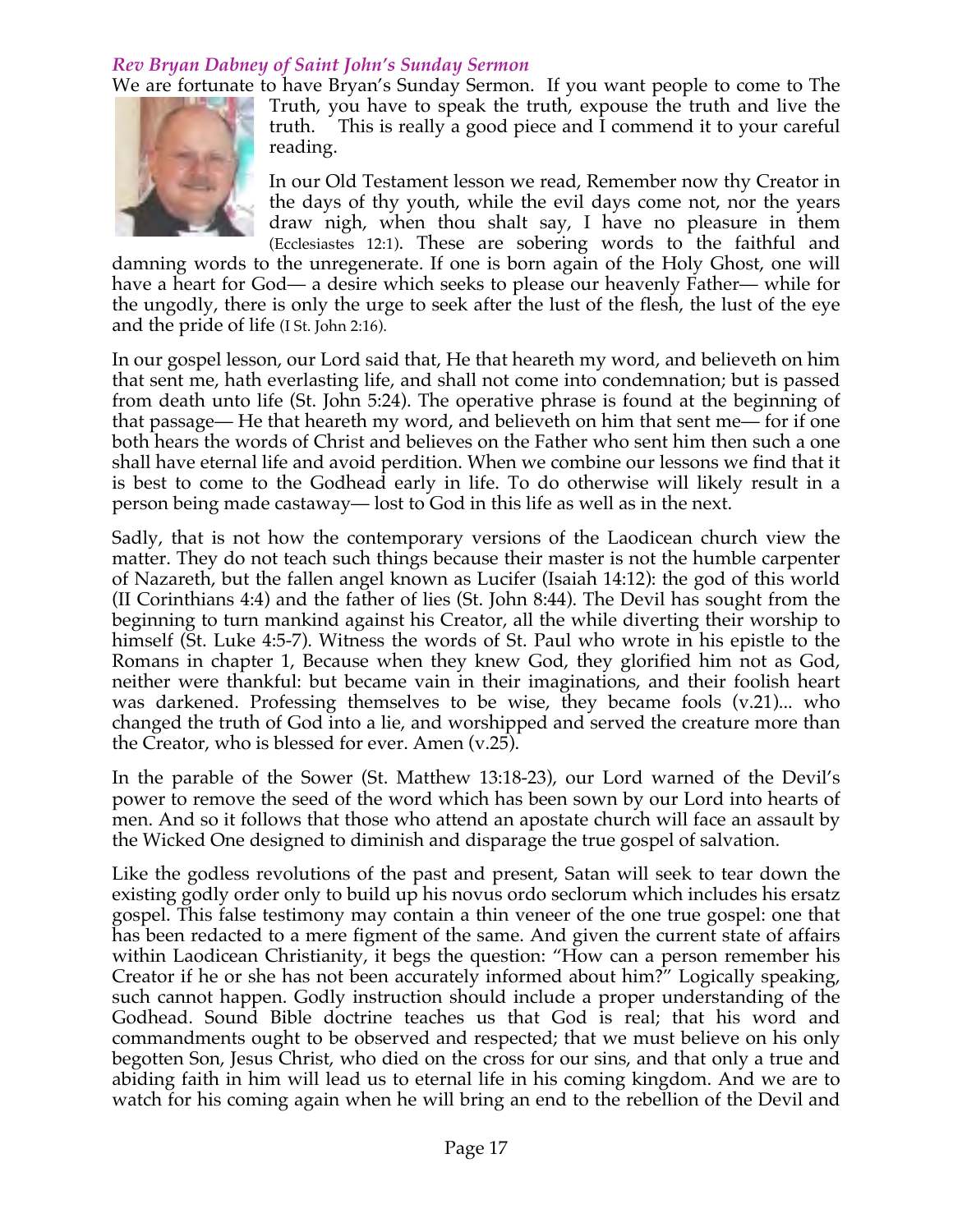all who follow him, and will afterwards restore that which had been lost following the fall of mankind in the Garden of Eden.

If one accepts those things previously listed, then it should be understood that teaching folk the tenets of the one true God is crucial to the success of the faith. Likewise, it should be understood that Satan is ever ready to counter such teachings via his army of false ministers and false doctrines. These include their attendant practices— which may seem innocuous— such as the use of sacred journeys, the breathing and exercise techniques of pagan practitioners, as well as those activities and beliefs which God has clearly stated are abominable. The Bible tells us that the things which the Gentiles sacrifice, they sacrifice to devils and not to God (I Corinthians 10:20a).You cannot be counted with the saints of the most high God if you are in the camp of the enemy and paganism is a product of the Wicked One. "There are no ifs, ands or buts about it."

Just look about us at the various synagogues of Satan masking as temples of the living God. They are run by hirelings and not true shepherds of Christ. They teach a false gospel taken from edited bibles: developed by redactors of the truth of Christ rather than proclaimers of his glory. And like their bible editors, many of them deny the deity of Christ, his resurrection and his coming again. They teach a soothing, abridged Christianity that contains no judgment, and no perdition. Through their doctrinal abridgements and revisions, they have changed the truth of God into a lie.

God has clearly stated that there will be judgment, and that hell and the lake of fire are the ultimate end for all who are living in disobedience to his word written. Often we who hold to the orthodox teachings of Christianity— are chided for being judgmental, strident, and of course, exclusive in our faith. But what does the Bible tell us? It tells us in rather straightforward language that God does indeed have an exclusive understanding regarding who enters his kingdom. Consider the First Commandment: I am the LORD thy God...Thou shalt have no other gods before me (Exodus 20:2-3). Such is self-explanatory.

God's exclusivity also applies to behaviors. He destroyed Sodom and Gomorrah for their abominable deeds (Genesis 19:1-25). As St. Jude warned us in his epistle: I will therefore put you in remembrance though ye once knew this, how... even as Sodom and Gomorrha, and the cities about them in like manner, giving themselves over to fornication, and going after strange flesh, are set forth for an example, suffering the vengeance of eternal fire (vv. 5-7).

And God commanded Moses to slay the idolaters of the children of Israel at Baal-peor (Numbers 25:1-9). These are not isolated passages illustrating an exception rather than the rule. God hatest all workers of iniquity (Psalm 5:5b). Why? Because he has expressed his will for mankind in his law as set forth in his word written.

Occasionally, you may hear some carnal Christian remark that "We are not under the law but under grace." True enough, we are under grace but does that make the law of no effect? Not at all. While it is true that we no longer are under the ceremonial aspects of the law, we are obliged to keep the moral aspects and these are affirmed within the epistles in the New Testament (see Article VII, p. 604 in the 1928 Book of Common Prayer).

So then what was the purpose of the Law of Moses? St. Paul answered that question in his epistle to the Galatians wherein he wrote, Wherefore the law was our schoolmaster to bring us unto Christ, that we might be justified by faith. But after that faith is come,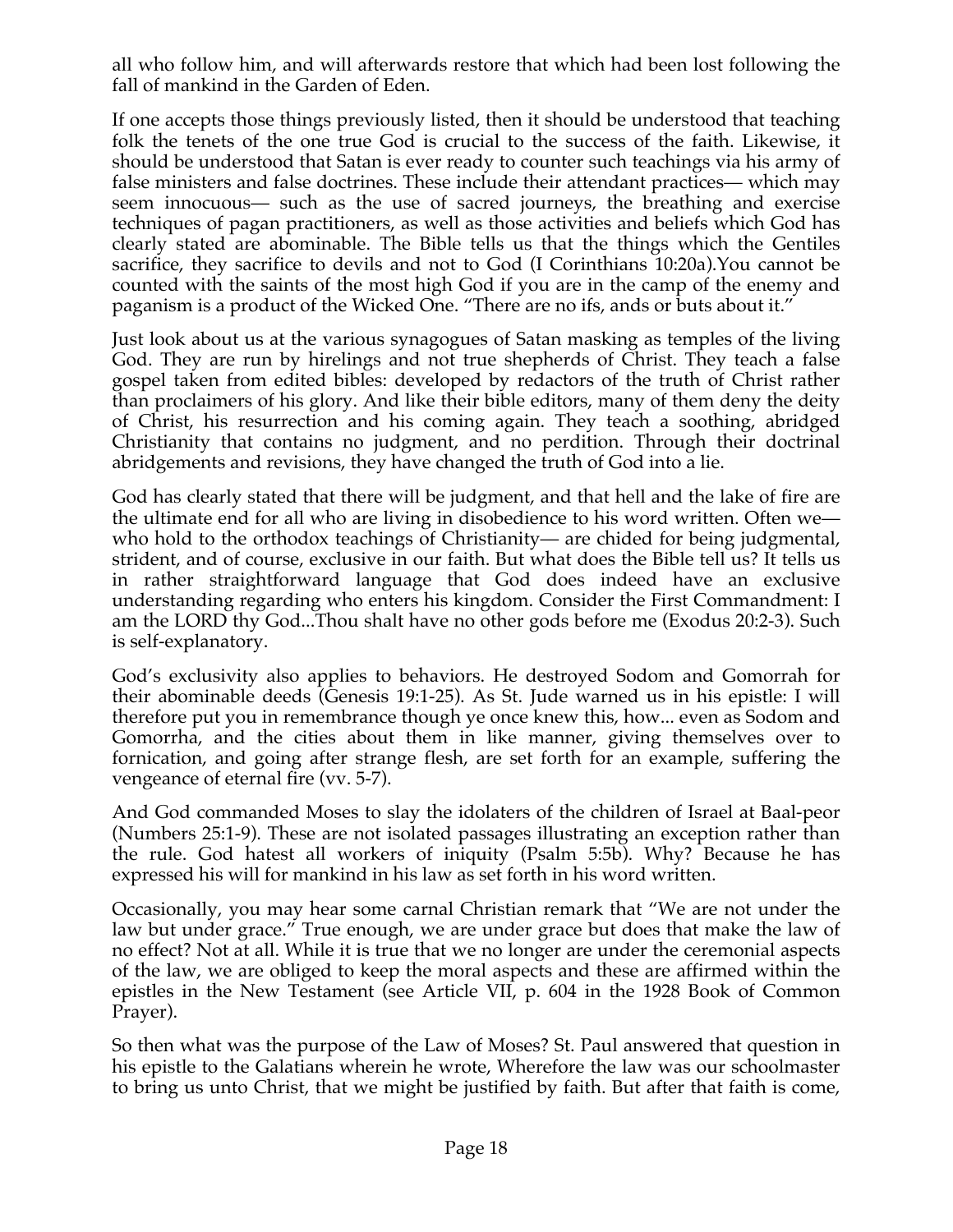we are no longer under a schoolmaster (3:24-25). The law was given to reveal the infirmity of our human nature under original sin. We cannot do anything of our own selves to remedy this condition and that is why we are in need of a Saviour.

And that is the orthodox understanding of grace versus the law. You and I cannot work ourselves into God's good graces. We must accept that we are sinners doomed to an eternal separation from the Godhead. Ergo, the only course of action for us is to embrace the atoning work of our Lord. Christianity— real, orthodox, authentic Christianity— is exclusive. You cannot expect God to accept you into his eternal kingdom if you have lived a life marred by the abominable, the sinful and the wicked and never confessed to him the error of such a life. That's a "fool's errand," but modernist Christianity teaches just that. It is called "Universalism" and it will be the undoing of many. How does their doctrine match up with what our Lord said? As therefore the tares are gathered and burned in the fire; so shall it be in the end of the world. The Son of man shall send forth his angels, and they shall gather out of his kingdom all things that offend, and them which do iniquity; and shall cast them into a furnace of fire: there shall be wailing and gnashing of teeth (St. Matthew 13:40-42).

How does their teaching agree with the plan of salvation as found in Scripture? Sirs, what must I do to be saved? And they said, Believe on the Lord Jesus Christ, and thou shalt be saved, and thy house. And they spake unto him the word of the Lord, and to all that were in his house...And he... was baptized, he and all his, straightway. And...he... rejoiced, believing in God with all his house (Acts 16:30-34).

And finally, how does their teaching compare with the Great Commission?

Go ye therefore, and teach all nations, baptizing them in the name of the Father, and of the Son, and of the Holy Ghost: teaching them to observe all things whatsoever I have commanded you (St. Matthew 28:19-20).

We have been commanded to obey the teachings of our Lord. That was true for the early church which— for some the three centuries following the ascension of our Lord— busied itself rooting our heresy and proclaiming the truth of our Lord to the world. We must therefore do likewise. We must study the scriptures and learn from them. We must daily petition God to assist us as we labor in his harvest. If we believe on the Lord Jesus Christ as our Saviour, Redeemer and Friend, then we ought to live in obedience to his will as found within the pages of Scripture.

So do indeed remember thy Creator by being doers of his word and not hearers only and avoid Satan's false religion which will only lead you away from him who truly loves us and seeks our eternal good.

Let us pray,

**OLY** and gracious God, fill us with thy most holy Spirit, that we might better serve **the and straits and strait gate and narrow way which leads unto everlasting life;**  $\frac{1}{2}$  the and keep to that strait gate and narrow way which leads unto everlasting life; for this we ask in the name of our Lord and Saviour Jesus Christ. *Amen*.

Have a blessed week,

Bryan+

*New Nametags* We had no new nametags today.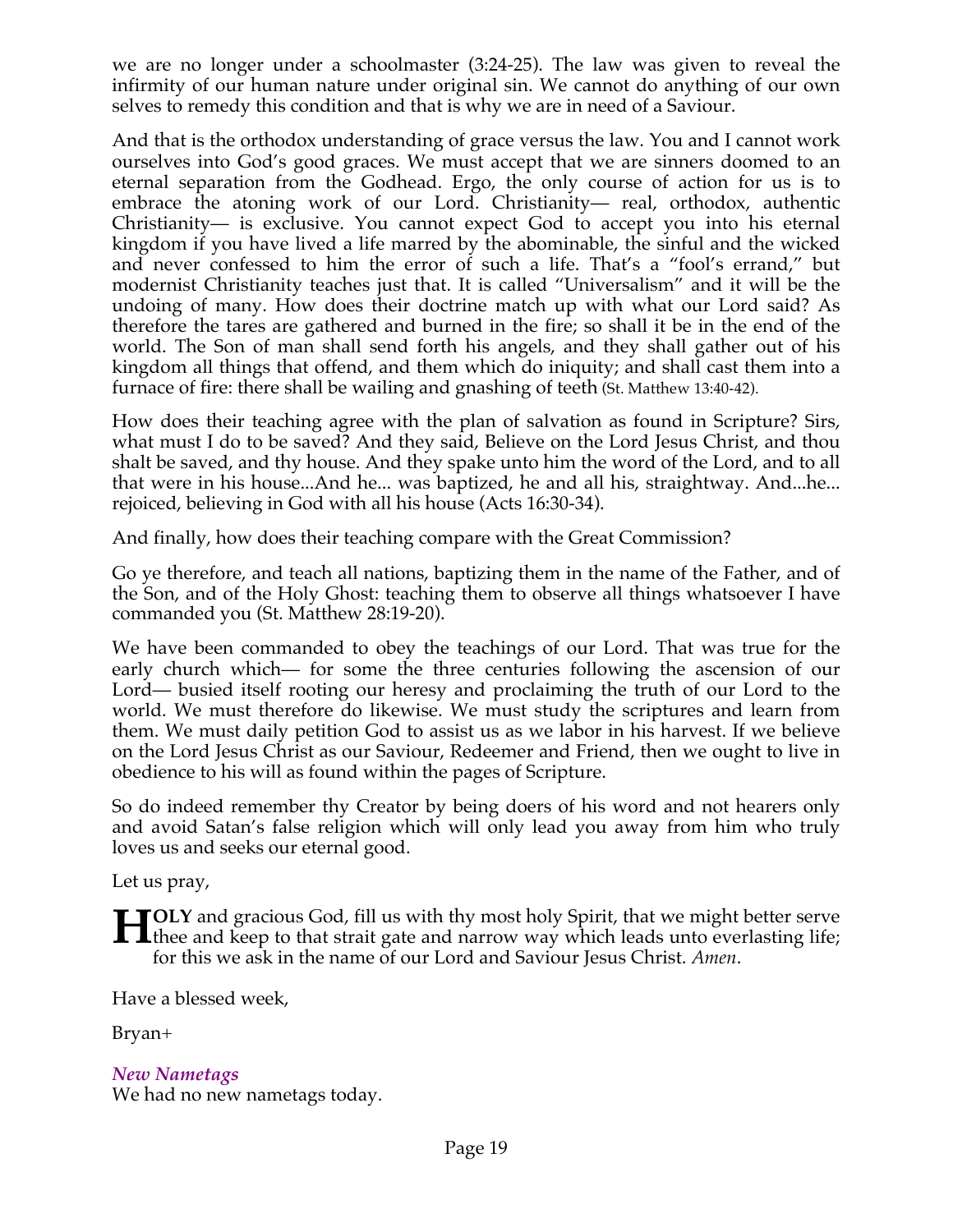# *After Church Hospitality*

Sadly, no after church snacks. The same story every week, is it not? The fact is that we are supposed to be on a low carb diet and there really aren't any low carb snacks that appeal to us. So, with no fatted dog nut in sight, we had Mexican food down the hill. Please someone, between now and next Sunday invent some no-carb dog nuts.

After church goodies providers as currently signed up:

| <b>Date</b>      | <b>Name</b>                                            |
|------------------|--------------------------------------------------------|
| 2 December 2012  | <b>Opportunity Available - First Sunday in Advent</b>  |
| 9 December 2012  | <b>Opportunity Available - Second Sunday in Advent</b> |
| 16 December 2012 | <b>Opportunity Available - Third Sunday in Advent</b>  |
| 23 December 2012 | <b>Opportunity Available - Fourth Sunday in Advent</b> |
| 25 December 2012 | <b>Opportunity Available - Christmas Day</b>           |

*People in our Prayers* - http://faithfulcenturionprayerteam.blogspot.com/

## **Why? Prayer is an extremely important activity.**

It is not that God knows not our needs, for He surely does. Yet, Jesus commanded us to ask God for those same needs. In addition to the obvious of asking God for help, offering thanksgiving and the like, prayer helps us focus our thoughts on how we might do God's work.

The Prayer Team of the Church of the Faithful Centurion was established to help our members and fellow Christians pray for those in need and to give thanks as well for the blessings we have been granted.

#### **Who can be on the list? Do I have to be a member of the Church of the Faithful Centurion to be prayed for?**

No! The only qualification to be on the list is that you want our prayer team to pray for you. We are Christians and are happy to pray for you, no matter who you are. If you want help from God, you are our kind of people.

#### **What is the commitment from the prayer team?**

Each member of the team will pray for the desired outcome at last once per day.

# **How do I get myself or someone else on the prayer list?**

You can email one of the prayer team leaders: Jack - jack@faithfulcenturion.org or Dru dru@ faithfulcenturion.org, or call the church office at (619) 659-3608 or fill out a prayer card at church.

#### **What should I ask for?**

Depends on what you want. Some people merely want God to be asked to heal their ills and be mentioned by their first name, others want a specific outcome and / or have more of their personal information known to the team. Ask for what you want. It is your desire and need for prayer the team is attempting to meet. For typical examples, see the list below.

#### **Updating the Team**

If you are on our prayer list, or if you have submitted a person that you have asked us to pray for, please update one of the team members or Hap in person, by telephone or email. It helps to be able to pray specifically for these individuals including their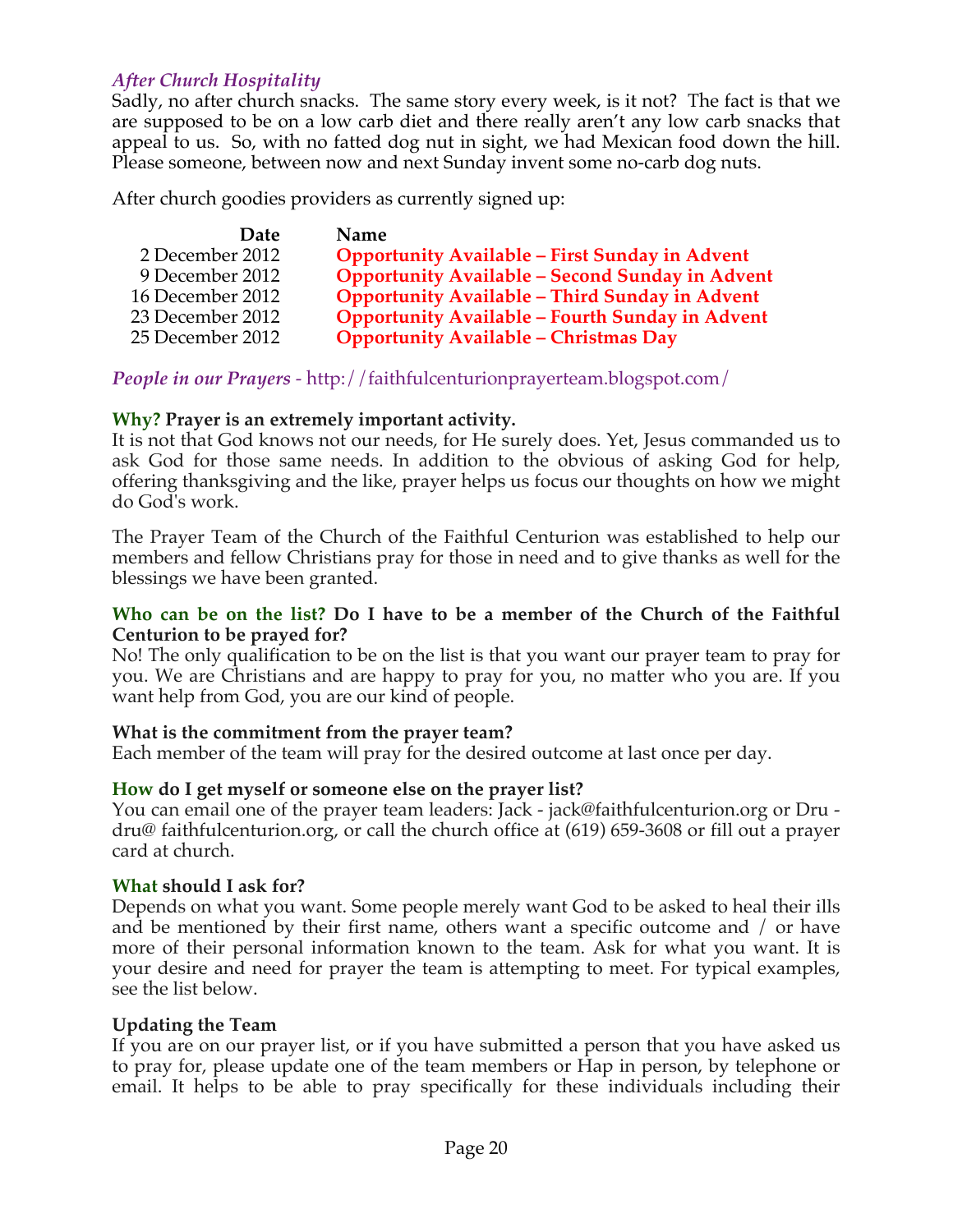specific needs; plus if they get better, it is nice to give thanks!

Please note that on the yellow (maybe green or orange if you get an old one) cards at church, you can ask that those to be prayed for have their names disseminated to the prayer team. Those names will be said in church and appear here. Or, you can ask that their names and purpose be kept confidential, then only Hap will know to pray for them.

*Prayer List Notice – If you have someone on the prayer list and their needs have changed, please let us know. We'd like to update our prayers to reflect the need and most important to give thanks!*

### *Hurricane Sandy*

Please pray for all those affected by Hurricane Sandy; for the more than 50 people who lost their lives, for hundreds injured, for the tens of thousands whose homes and businesses were destroyed. Pray that they might return their lives and world to a sense of normalcy and peace. Give them strength to rebuild their places in the world and the understanding that they and their friends and associates need to do the heavy lifting and not look to government.

# *Travel*

*Hap Arnold* is on travel this week.

# *Move*

- *Ryan Hopkins* has moved to Dillsburg, Pennsylvania, to study Dressage Riding through June 2013. Please pray for God's guidance in his life as he works and studies.
- *The Thomas Family* is on a short tour assignment in Guam through August 2013. Please pray for the assignment to continue to go well for Kurt and for Mary and the kids to make new friends. In particular pray that Kristyna and Mitchell will develop good friends and school mates there so as to further their development as both Christians and citizens. Things seem to be going well where the sun rises on the United States, so keep praying! Give thanks and ask for continued good developments.

# *Birthday*

*Don Patton* celebrated his 50<sup>th</sup> birthday 13 November 2012.

# *Marriage*

*Elizabeth* and *Gunnar* were married on 17 November 2012. They ask that you pray for God's guidance in their lives as they move from being two individuals to a single unit and help them to form their new family.

# *Departed*

*Suz* passed away the week of 18 November 2012. Please pray for family members who remain behind.

# *Homebound or Infirm*

*Norma, Sara's mother* is in a state of deteriorating health, both physically and mentally, with both onset dementia and Alzheimer's. She is slowly drifting away, though she still recognizes Sara. Please pray for both Sara and her mother to put their cares and worries on God's shoulders so they can deal with the many problems involved.

# *In need of a miracle or understanding of God's Plan*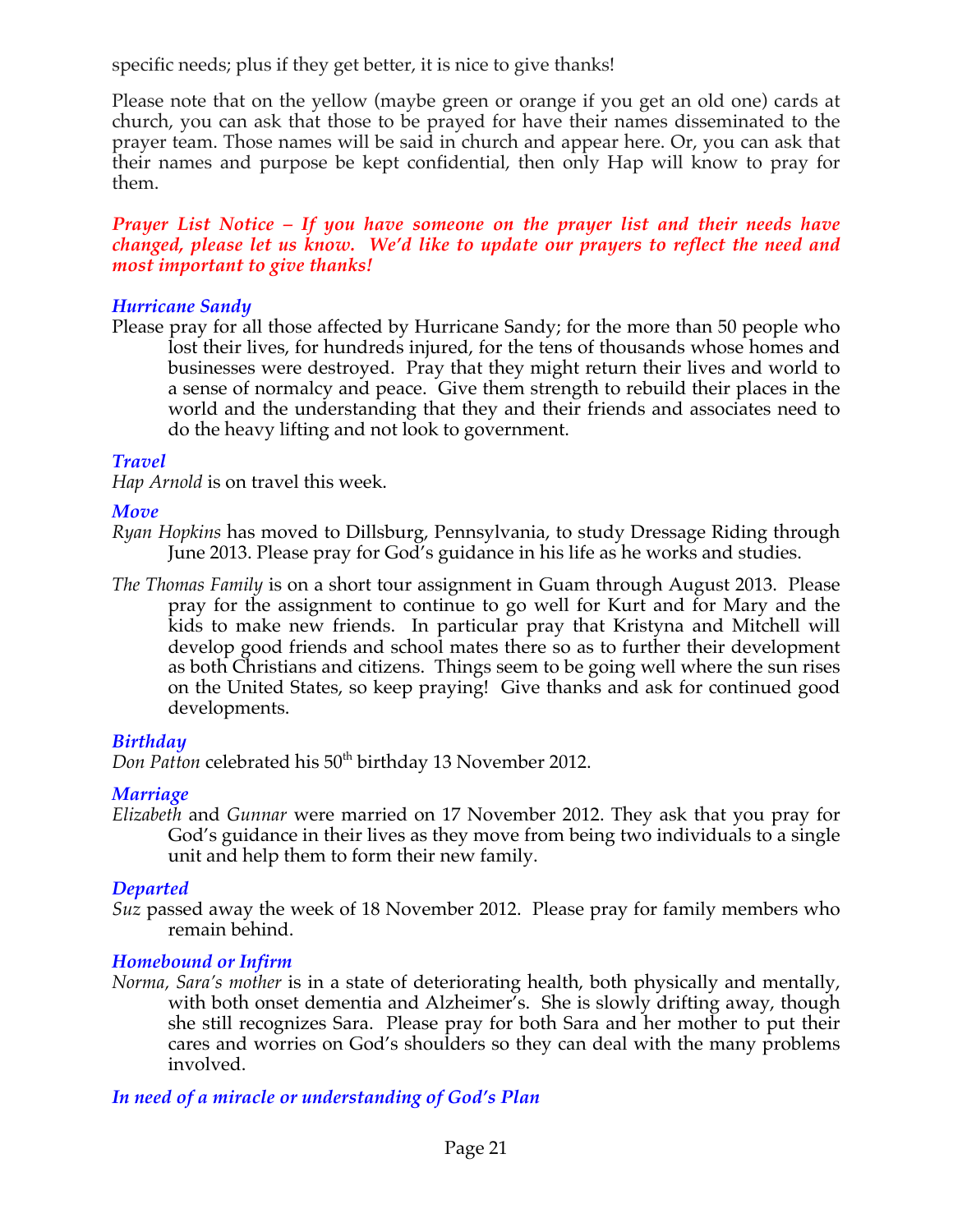- *Tor'e*, of Oslo, Norway recently had a kidney transplant. Unfortunately his body has rejected the kidney, infection has set in. Without God's healing touch he will soon die. Please pray for the medical team treating him to pay attention and do their very best; pray also for confidence in our Lord for Tor'e and family.
- *Colleen* has been battling pancreatic cancer over the last year and it has now spread to one of her lungs. Please keep her and her family in your prayers.
- *Christine* has cancer of the colon which spread to her liver; she is receiving chemotherapy and is having difficulty eating. Please pray for the medical team treating her to pay attention and do their very best; pray also for confidence in our Lord for Christine and her family.
- *Todd* and *Kenny* have both been fighting osteocarcinoma for over five years and have been told their time here on earth is nearing its end, absent a miracle from God. Both are ready to go home and leave the pain, but would like to stay. Please pray for them and their families.
- *Colonel Bud Day's* cancer has returned. The outlook is not favorable. Bud has been an inspiration to all of us for years, this changes nothing. He is well at peace with our Lord and we all hope he stays with us for a while longer.

## *Thanksgiving and Continued Healing*

*Carol Stone*, the sweet wife of Mike Stone, longtime friend and colleague of Sara Simmons as well as Hap, was helicoptered to hospital with an ultimate diagnosis of severe bleeding on the left side of her brain. She remains hospitalized, but seems to be making some progress.

Please pray for peace of mind and trust in God for Mike, guidance for the medical team treating Carol and strength for Carol as well as faith and trust. No one can ever understand the why of these things here on earth. Sara who passed this request on asks that you pray in both faith and hope.

#### *Healing*

- *Muriel Pappin* broke her hip in a fall this week and had surgery on 21 November 2012; please give thanks for a successful surgery and a rapid and full recovery.
- *Lou* an elderly woman in the hospital with pneumonia,
- *Juanita* is a young girl who is in a coma because of a blood disease.
- *Barbara* had a accident while cooking and the pressure cooker blew up in her face, causing second and third degree burns over her face and upper body. Because of this she has incurred kidney problems and may need a transplant.
- *George* had foot surgery. Please give thanks for the surgery and pray for a full and rapid recovery.
- *Nellie* is in the emergency room of a hospital in a great deal of pain. Please pray for peace of mind for her and guidance for the medical team looking for the cause and cure.
- *Liz Strauch* has a pineal cyst, which is causing various problems for her, headaches, dizziness and distress. She has committed to having it drained on 4 December 2012. This is a difficult and concerning procedure. Please pray for guidance for the medical people treating her, as well as for Liz and her husband Ken.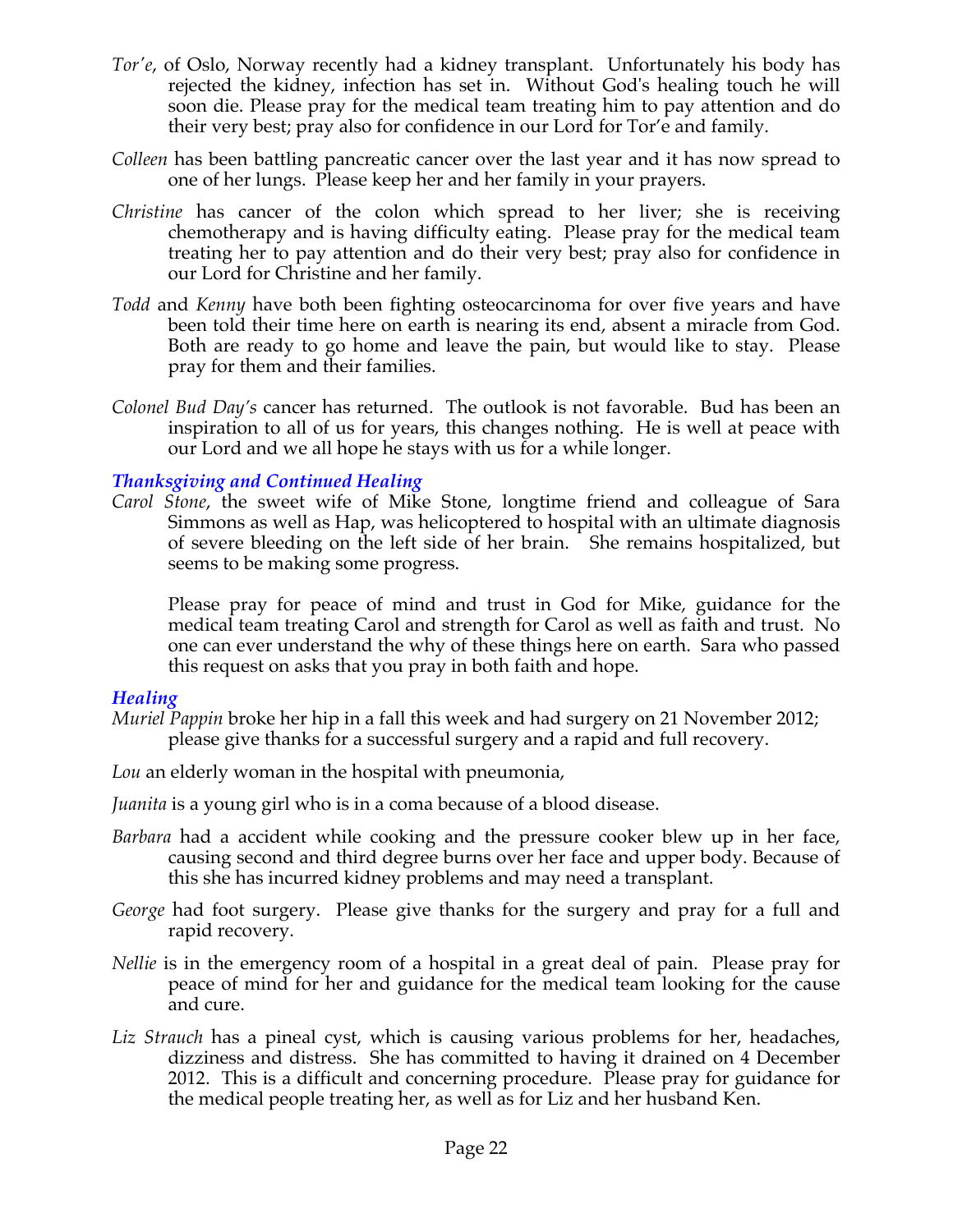- *Lauralee Meade* underwent a lumpectomy on Friday after Thanksgiving. A further anomaly has been discovered and she had additional preventative radiation treatment. Please pray for a complete remission of the cancer. Pray also Lauralee will maintain her great attitude and trust in God.
- *Kevin Gerhart* discovered cancer on his neck. He underwent radiation and chemotherapy. Please pray for the medical team treating Kevin that they might pay attention, do their very best and find the source; that the treatment might be successful and he might live a long and healthy life to His honor and glory. Pray also for trust in God and peace of mind for Kevin, his wife and family.
- *Bill, Sara's husband,* had a third abdominal surgery on 22 November 2011, to remove a tumor. Bill is doing better keeping the doctor's instructions, for which we are all grateful, including taking chemotherapy once a day for two more years. He has radically decreased the consumption of alcohol and eating at least mostly properly. Please pray for help for him to continue do all this. Please pray also that Bill might turn his heart outward to help those around him, as well as live a long and healthy life to the honor and glory of God. Pray also for peace of mind for Bill and his wife Sara.
- *Kay Denton* (Mrs. Kay) hip has deteriorated to the point walking is a slow and painful process, but she manages. Please pray for continued peace of mind for Mrs. Kay and her family. Give thanks for her trust in the Lord and her positive attitude.
- *James L. Cavanah* had surgery the afternoon of 10 February 2012, to remove two small but cancerous tumors. James is a minister with the AOC in Savannah, Georgia. Please pray for his recovery and remission from the cancer. Give thanks for the surgery and pray for both him and his family to allow God to carry their worries while he recovers.
- *Dotty Valkenaar* had successful surgery for a shoulder ligament problem on 28 February 2012. Physical therapy seems to be working, but is painful. Please pray for continued recovery and peace of mind through trust in God for Dotty and Lew, her husband, as well as their entire family.
- *Steve Sundberg* had a heart attack after Easter 2011. After some time, the medical team treating him decided he was not a candidate for stents and a five-way heart bypass was performed the week of 6 June 2011. Please pray for his complete recovery and for his three children and family who are very worried about him, pray also for his trust in our Lord and for both him and his family to let God carry their worries while he recovers.
- *Matt Alcantara*, age 15, has Osteosarcoma (bone cancer), a very rare and often lethal form of cancer with limited treatment options. This is a disease that is about 90 percent fatal in a couple of years. He has no hip joint on one side, but he walks and swims! Courage? Guts? You bet! Matt and his mom just came back from Houston at the Cancer Center for what was hoped to be a routine every four month bone scan. The scans were done on schedule, but a couple of new spots showed up. After Matt's San Diego doctors conferred with the Houston doctors to figure out what these spots mean, it turned out they are new and old injuries with no bad meaning. In effect they are CLEAN SCANs. Matt and his family ask you to give thanks for the super results. Please also give thanks for the great faith of Matt and his entire family. Their faith and trust is a wonderful example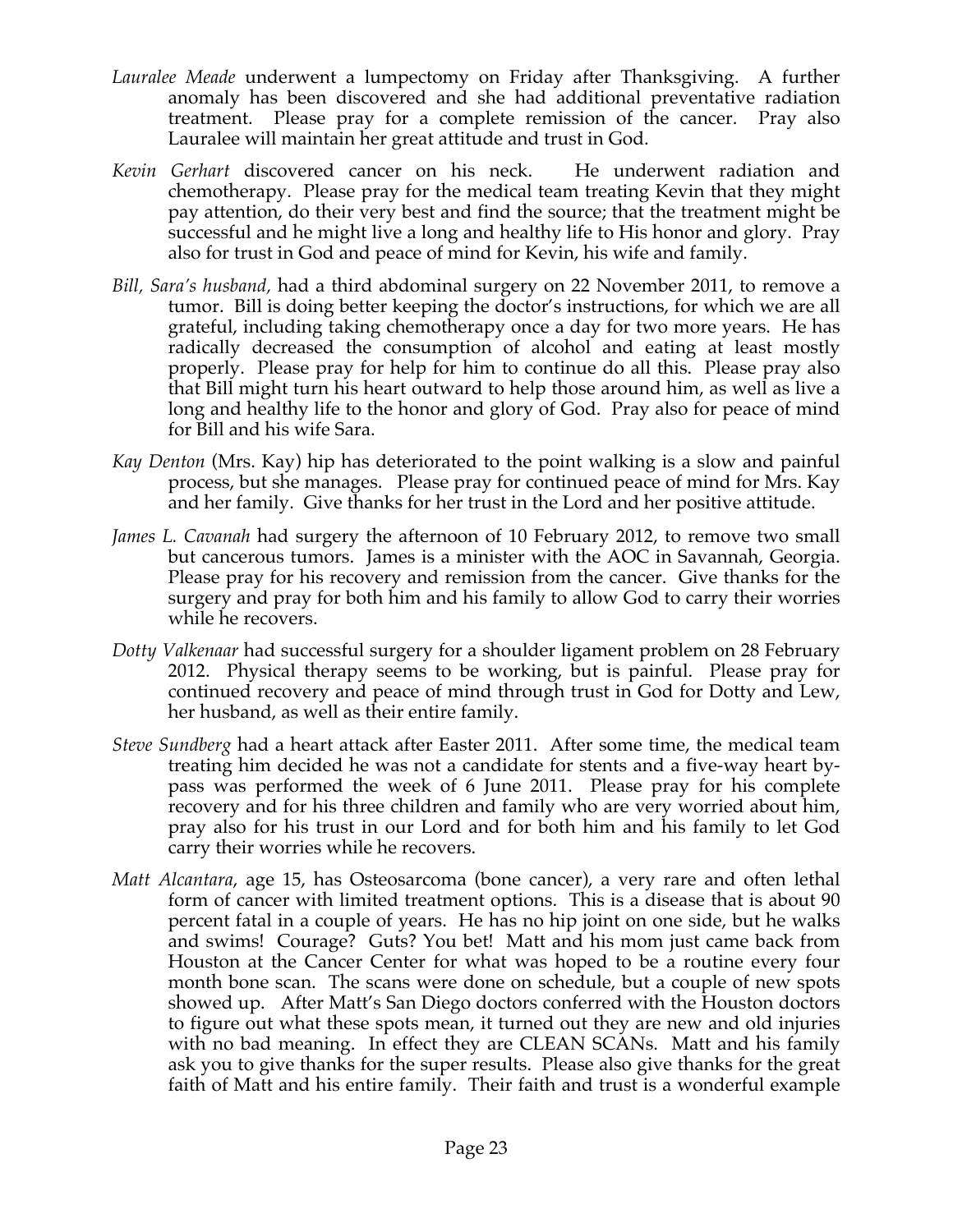for each and every one of us. But, now is not the time to stop praying. Actually, it never is the time to stop praying!

- *Judith Clingwall*, is afflicted with Multiple Sclerosis (MS). She is currently in Laurel Place, an extended care facility in Surrey, British Columbia. Judith's condition has worsened recently. She is no longer able to stand, in fact she has a lot of trouble sitting upright. Judith is depressed and wants to go home to watch her birds, which given everything seems unlikely at present. Please pray for her to take an active part in her own life, for her strength, peace of mind, trust in God and remission of the disease so she might return home to her family. Pray also for strength for her husband Martin as he deals with all the problems and stress of Judith's situation.
- *Becky Madden* is paralyzed from the neck down as the result of a tragic shooting accident. Her husband is doing his best to take care of her; it is hard and he is learning the best he can. Please pray for further recovery for Becky, as well as strength and guidance for her husband.
- *Vince (age 15),* reoccurrence of Osteosarcoma, recent testing found a nickel sized tumor in his lungs. The doctors are consulting with a specialist in Houston. Please pray for guidance for the medical team and for peace of mind for Vince and his family.
- *Obra Gray* continues to take day by day. Please continue to keep Obra in your prayers, and give him the strength of knowing the Lord is with him and will never forsake him. Obra needs security of what lies ahead of him, and only the Lord can grant the solace to answer his prayer.

#### *Guidance*

*Sara* asks that you pray for guidance for her as she deals with the stresses of her family and life. Pray that she can separate those things which she can affect from those things which she cannot and give her grace to accept that she cannot do everything and can only change those things within her control.

*Jacquie* to open her heart to God and accept His Love and Grace.

*Hap* and *Ryan* both ask you to pray they might be able to trust God will help them make the right decisions at the right time and not to worry uselessly, to change those things they can change, accept those things they cannot change, sleep well to be able to do the correct things with a clear head and that they will open their hearts to the Holy Ghost.

#### *New Position*

*Rev LTC Al Ryan* has been appointed Deacon-In-Charge of the mission parish of St. Augustine of Canterbury Anglican Church, Anglican Church in America (ACA) parish in Old Orchard Beach, Maine. It is a small but growing mission, which has been plagued by clergy change. Al, the diocesan pilot, has been appointed for one year, during which time he is to help them identify what their needs are for a vicar. He has done this before and asks you to pray for God's help one more time; not only for himself, but for the parish.

#### *Armed Forces & Contractors*

Airman Donny Patton (Kadena AB, Japan), Jordan (USMC – Fleet Marine Force - Pacific), Trevor (USAF - KC-10 Boom Operator), Trevor (USN – Whidbey Island, EF-18 Pilot), Kurt Thomas (USN – Guam)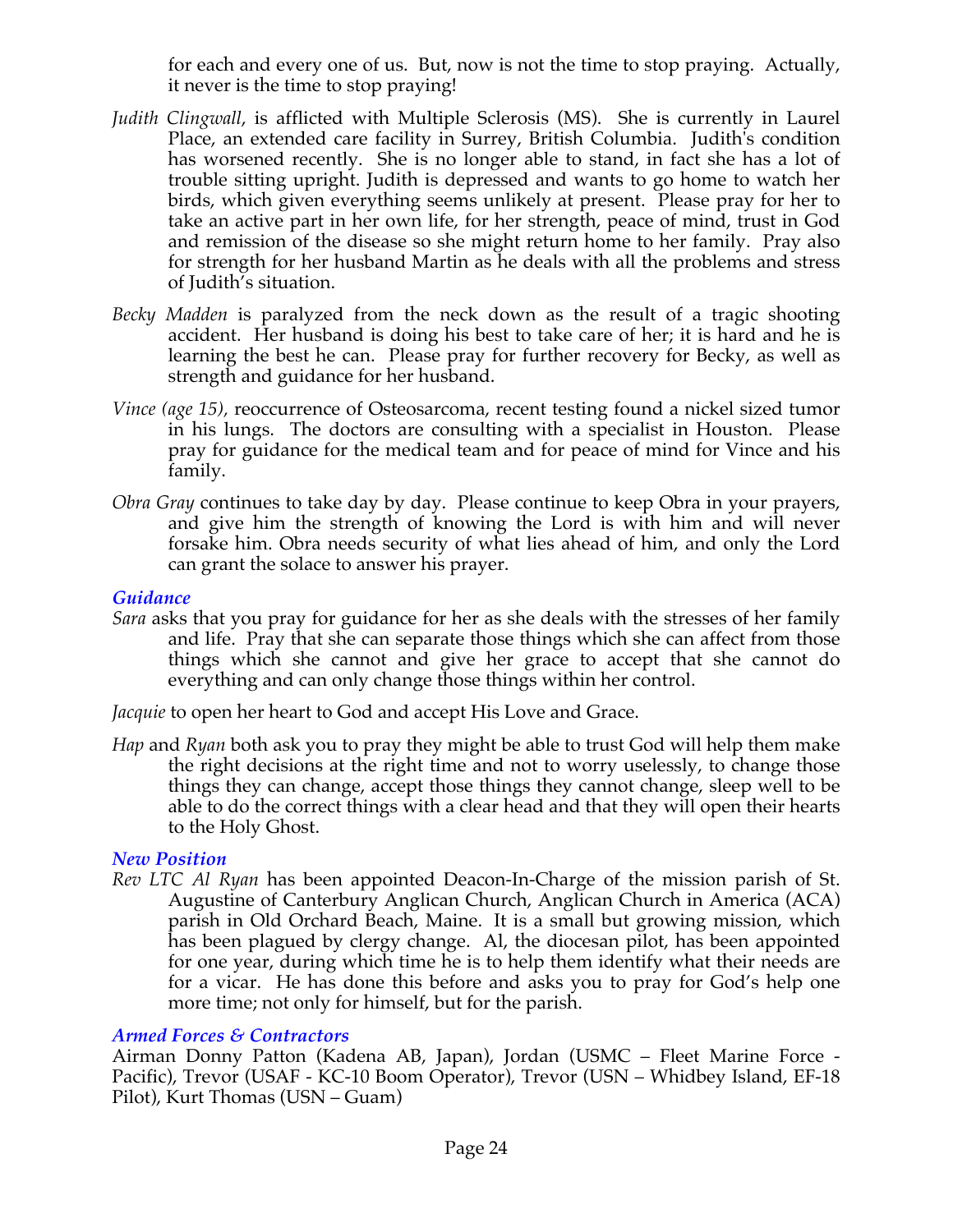# *Persecuted*

Around the world, Christians are under attack, not only in the Muslim world, but from Hindus and others in India. Also, they are under continual attack in the name of "Separation of Church and State" in the western world, as it becomes actively atheist or pro-devil buddy. Please pray for God's guidance and protection for all persecuted Christians and those around them.

### *Various Special Requests*

- We ask that you pray, please ask God that the Holy Ghost might give you insight into how you might make the lives of your friends and family better. Remember helping others is not just those who you don't know!
- Please join us in praying that the *Free Teen Guitar Class* will be continue to be an opportunity for God to work in the lives of the kids and their families. Please ask God to guide the class to new opportunities to make Him known to others. Help us to let the love of our Lord shine through us into their lives, putting Him first, so that He might enter in to their hearts and lives.

## *Question that only you can ask*

What would you like to know about our history, what we believe, what we do or how we operate? Hap is looking for material for the continuing education class and *Thought for the Day* material. Help us help you. Please send your question to Hap so we all can get an answer. Just because you don't know the answer to your question doesn't mean you are the only one who doesn't know. But, if you don't ask, no one will know.

## *I'd like to get a different point across or announce something*

If you have a different point of view, I would be happy to give you room to get your point across. While this publication is my perspective on events, I recognize not everyone may agree and that some people would like to express their own opinion. If you want to write something, please forward your item to Hap (with a note as to whether or not you would like editing help) to: hap@faithfulcenturion.org.

#### *Epistleers*

We post the list of Epistle Readers in the Sunday Report each week so you can either plan your attendance or your pre-reading as the spirit so moves you.

#### **Date Reader**

| 2 December 2012  | Dru Arnold – First Sunday in Advent  |
|------------------|--------------------------------------|
| 9 December 2012  | Dru Arnold - Second Sunday in Advent |
| 16 December 2012 | Dru Arnold - Third Sunday in Advent  |
| 23 December 2012 | Dru Arnold -Fourth Sunday in Advent  |
| 25 December 2012 | Dru Arnold - Christmas Day           |

#### *The near future, as well as Next Sunday*

2 December 2012 – First Sunday in Advent – Morning Prayer - Service start time 1000 (10:00 am); welcome or gathering songs before the service at 0945 (9:45 am); **Time 1000 (10:00 am); Location – 10603 Burrell Way, Descanso, CA**